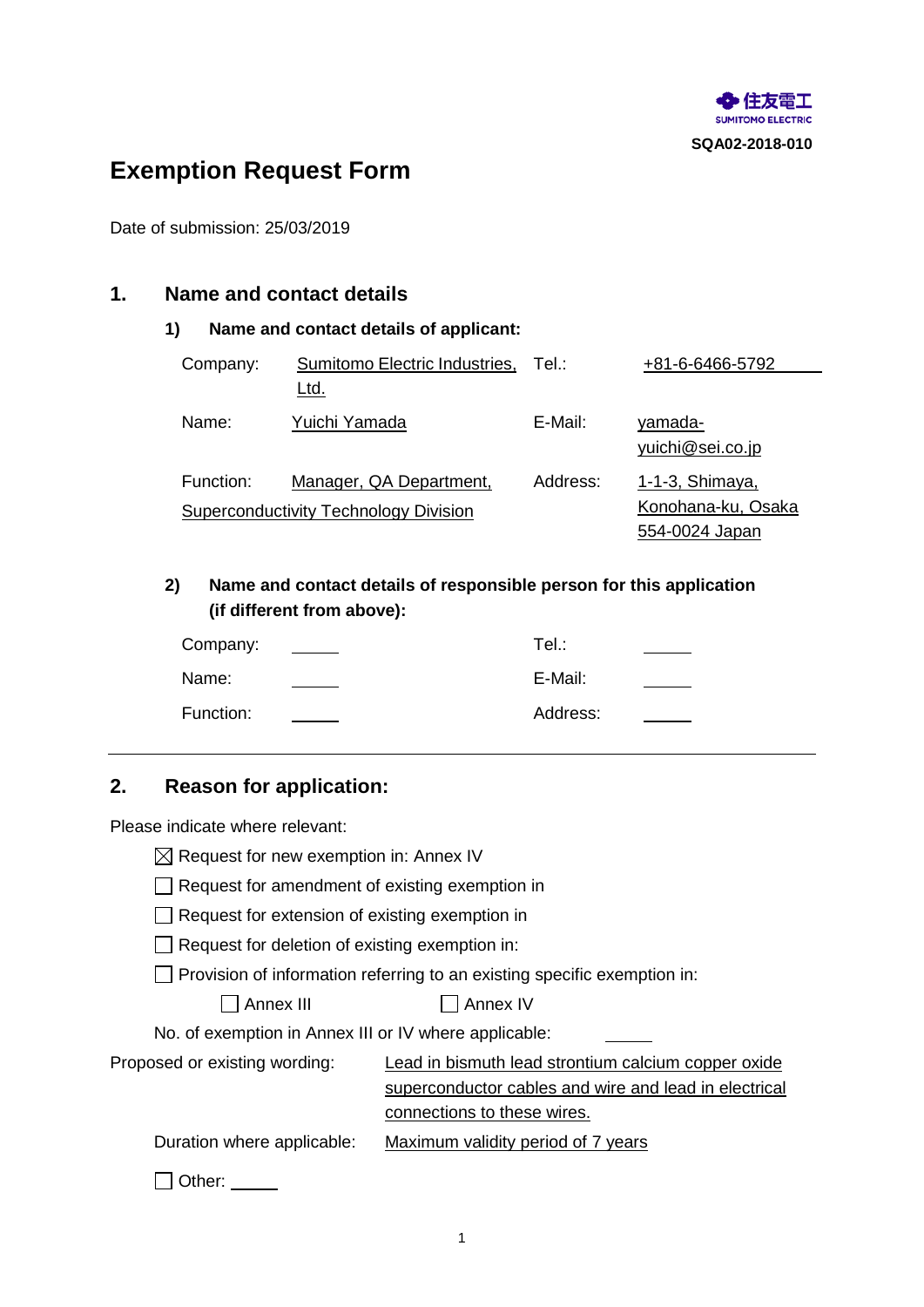

# **3. Summary of the exemption request / revocation request**

Superconductors with high critical temperatures have many technical advantages over the niobium-alloy low temperature superconductors that are currently used in NMR spectrometers and MRI scanners. Research has shown that the material that gives the best overall performance and reliability is lead-doped bismuth strontium calcium copper oxide (BSCCO). Powerful superconducting electromagnets have been constructed using lead-doped BSCCO and used for NMR and other applications. The use of leaddoped BSCCO allows the generation of more powerful and more stable magnetic fields than using other copper oxide superconductors, and these magnets have also been found to be more reliable than those made with other materials. Electrical connections are made to the superconducting wires using eutectic lead/tin solder because this has proven to be reliable and has low electrical resistivity at low temperatures. NMR spectrometers and other products that use lead-doped BSCCO cannot be sold in the EU until this exemption is granted.

# **4. Technical description of the exemption request / revocation request**

## **(A) Description of the concerned application:**

1. To which EEE is the exemption request/information relevant?

Name of applications or products: Products where this exemption will be used include Magnetic Resonance Imaging (MRI) scanners, Nuclear Magnetic Resonance (NMR) spectroscopic analysers, mass spectrometers, superconducting cables, magnetic field strength measurement instruments and other electrical equipment in scope of RoHS that uses superconducting cables, motors and electromagnets. The superconductor will also be used in magnets for control of melting of silicon for single crystal manufacture and in particle accelerators for medical use (e.g. proton therapy), although these end use applications may be regarded as large-scale fixed installations and so would currently be excluded from the scope of the RoHS Directive.

a. List of relevant categories: (mark more than one where applicable)

| $\vert$ 1 | $\Box$ 7      |
|-----------|---------------|
| $\Box$ 2  | $\boxtimes$ 8 |
| $\Box$ 3  | $\boxtimes$ 9 |
| $\Box$ 4  | $\Box$ 10     |
| $\Box$ 5  | $\Box$ 11     |
| $\Box$ 6  |               |

b. Please specify if application is in use in other categories to which the exemption request does not refer: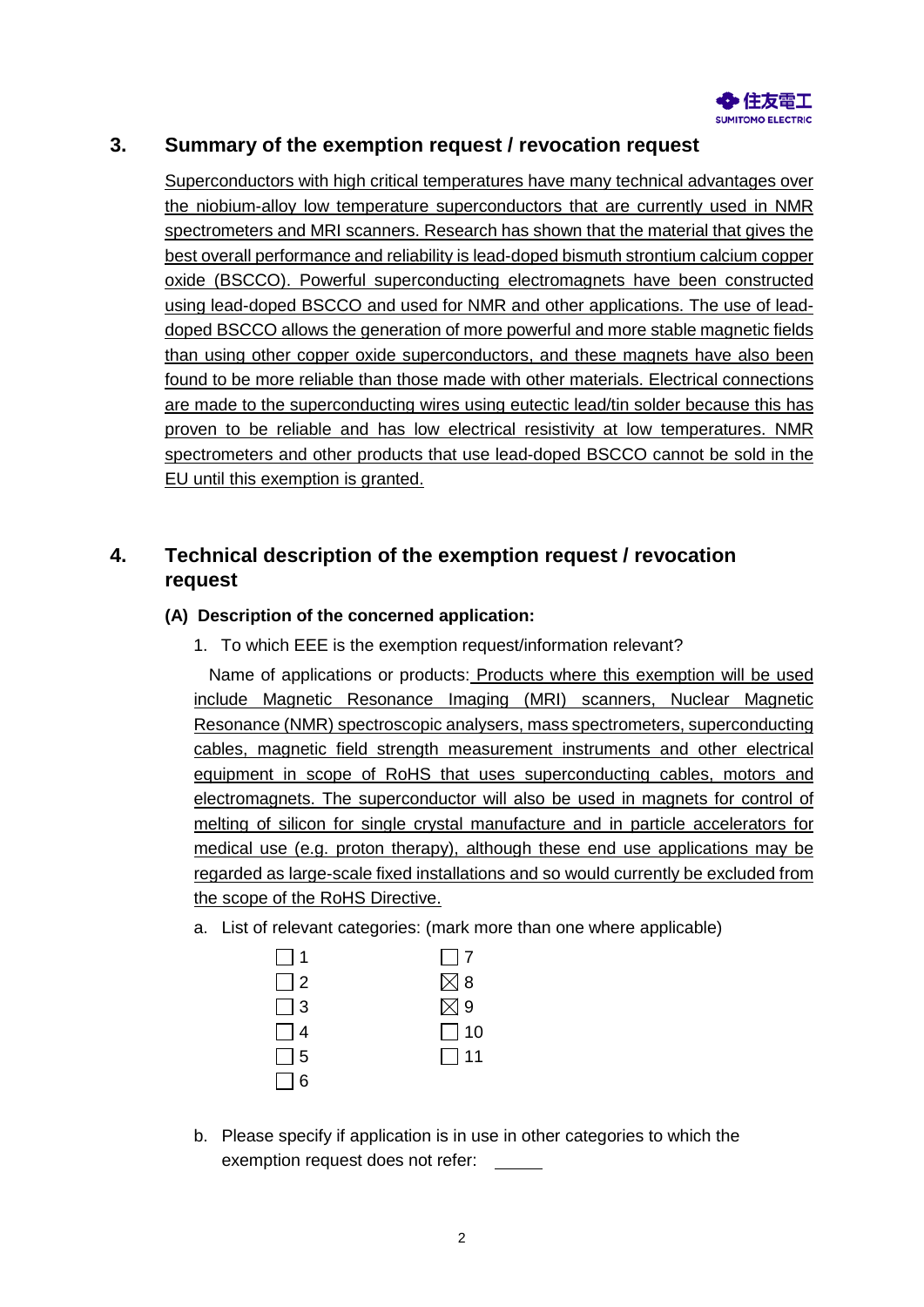

- c. Please specify for equipment of category 8 and 9:
	- The requested exemption will be applied in
	- $\boxtimes$  monitoring and control instruments in industry

 $\Box$  in-vitro diagnostics

 $\boxtimes$  other medical devices or other monitoring and control instruments than those in industry

2. Which of the six substances is in use in the application/product? (Indicate more than one where applicable)

| $\boxtimes$ Pb | $\Box$ Cd | $\Box$ Hg | $\Box$ Cr-VI | $\Box$ PBB | $\Box$ PBDE |
|----------------|-----------|-----------|--------------|------------|-------------|
|----------------|-----------|-----------|--------------|------------|-------------|

- 3. Function of the substance: Bismuth Lead Strontium Calcium Copper Oxide is a superconductor that is used to make conductors (wire and cables) that have zero electrical resistance below the critical temperature (Tc). Lead is also a constituent of solder used to make electrical connections.
- 4. Content of substance in homogeneous material (%weight): Lead as a dopant in bismuth strontium calcium copper oxide (BSCCO) (Bi2223 phase) gives stable superconducting material within a range of concentrations around 7% lead by weight. Solder alloy used for electrical connections contains about 36 – 37% lead.
- 5. Amount of substance entering the EU market annually through application for which the exemption is requested: Estimated to be ca. 1 kg per year for NMR on average during the next 10 years and eventually another 14.4kg for MRI per year, plus smaller amounts for other applications. This quantity of lead in BSCCO was calculated by SEI based on a magnet coil designed by JASTEC<sup>[1](#page-2-0)</sup>. The first main use in the EU of BSCCO superconductor is expected to be in 1GHz NMR spectrometer electromagnets. Approximately 100 kg of BSCCO wire will be used in each spectrometer and the lead content of the BSCCO-filled silver wire is 1.8%. So, the total amount of lead is 1.8 kg per NMR spectrometer. 5 units of 1 GHz NMR magnets are expected to be sold in the EU during the next 10 years, therefore 9 kg of lead in 10 years or 0.9 kg per year on average. The quantity that will be used in other applications that are in scope of RoHS in the EU is not known as manufacturers of other types of equipment have not yet determined their future plans for EU sales. However, SEI speculates that MRI may eventually require up to 100km wire per year containing 14,4kg lead, however this is uncertain and this quantity will not be required until commercial MRI that use BSCCO are developed and approved.

<span id="page-2-0"></span> $1$  JASTEC = Japan Superconducting Technology Inc. [http://www.jastec-inc.com/e\\_about/](http://www.jastec-inc.com/e_about/)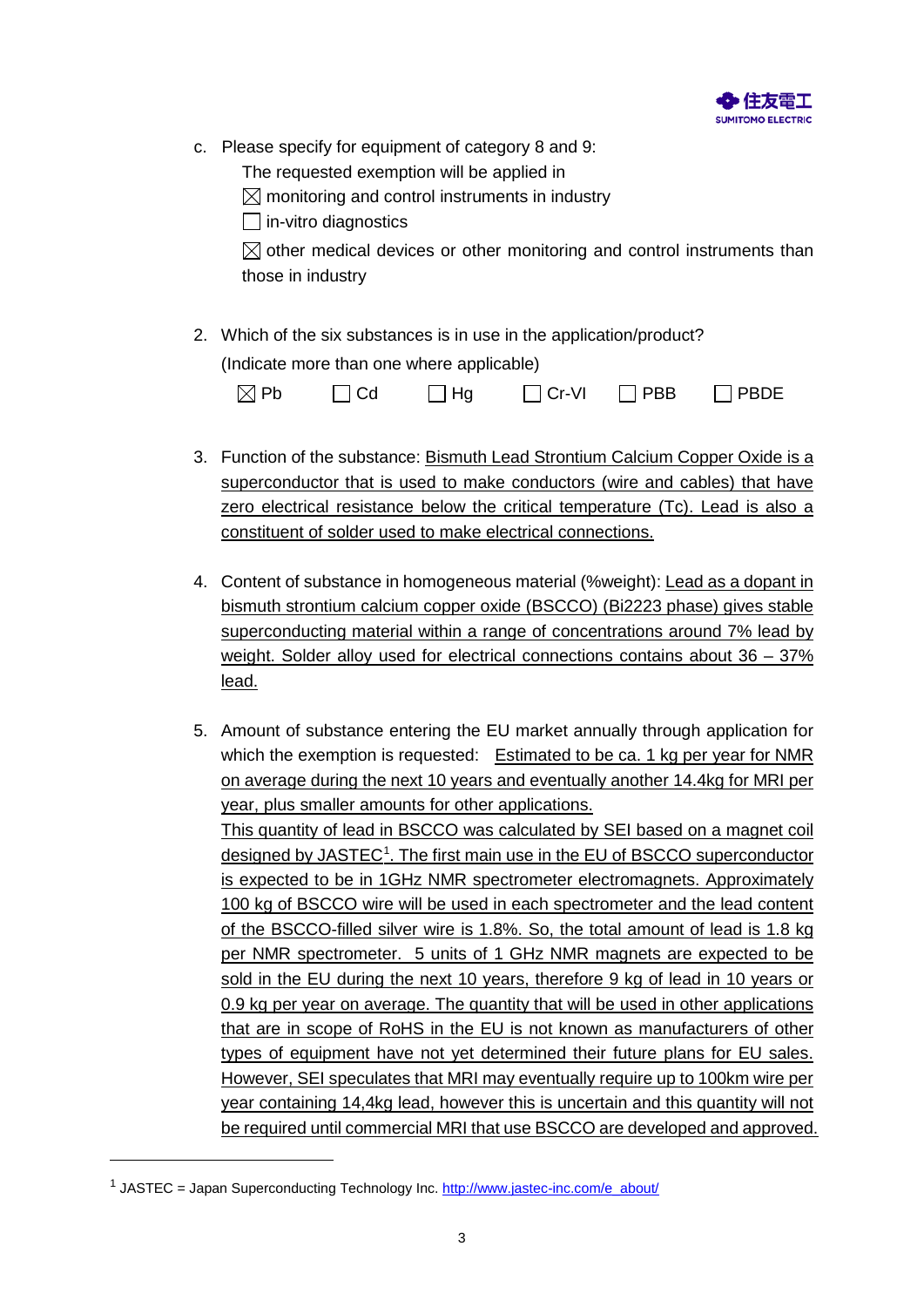

The quantity of lead in the solder electrical connections was calculated as follows:

NMR contain about 40 bonds containing 0.005 to 0.02grams (average 0.01 grams) lead per bond. As 1 NMR is expected to be sold every two years, the total amount of lead per year is 0.2 grams.

Other uses. These are expected to require about 400 bonds per year each containing 0.05 grams of lead. The total is 2 grams per year.

- 6. Name of material/component: The superconductor material has an approximate stoichiometry of  $(Bi, Pb)<sub>2</sub> Sr<sub>2</sub> Ca<sub>2</sub> Cu<sub>3</sub>O<sub>10</sub>$ . Lead is also used in eutectic solder typically containing 63%Sn37%Pb.
- 7. Environmental Assessment:

| LCA: | $\Box$ Yes     |
|------|----------------|
|      | $\boxtimes$ No |

**(B) In which material and/or component is the RoHS-regulated substance used, for which you request the exemption or its revocation? What is the function of this material or component?**

## **Superconductor**

<span id="page-3-3"></span>Lead is used as a dopant in Bismuth Strontium Calcium Copper Oxide, which is referred to as BSCCO or as Bi2223 which is the optimal superconducting phase. This material is a superconductor with a critical temperature (Tc) of 110 to 116K (depending on lead content). The material has zero electrical resistance at temperatures below the critical temperature. A Tc of 110K and higher is sufficiently high to avoid the need to use liquid helium as a coolant (this boils at 4K) and so that liquid nitrogen cooling (boils at 77K) could be used. There is also research<sup>[2](#page-3-0)</sup> into refrigerant-free superconducting electromagnets and at least one commercial product[3](#page-3-1) has been developed. However, the main advantages of Bi2223 over low temperature superconductors that require liquid helium cooling, such as niobiumtin, is that their overall performance is superior and it is envisaged that finished equipment will operate at liquid helium temperatures to achieve the optimum performance. For example, the critical current and critical field strength $4$  of leaddoped Bi2223 are much higher at 4K than at 77K. The performance characteristics of Bi2223 are described below in section 4 (C).

<span id="page-3-0"></span><sup>&</sup>lt;sup>2</sup> S. Awaii, et. al., "First performance test of a 25 T cryogen-free superconducting magnet", Supercond. Sci. Technol. 30 (2017) 065001.

<span id="page-3-1"></span><sup>3</sup> [http://www.jastec-inc.com/products\\_nmr/detail5.html](http://www.jastec-inc.com/products_nmr/detail5.html)

<span id="page-3-2"></span><sup>4</sup> See figure 12 of US Patent 4,880,771, R. J. Cava, "Bismuth Lead Strontium Calcium Cuprate Superconductors", Nov 1989. This shows that magnetic field performance for this superconductor increases as the temperature decreases.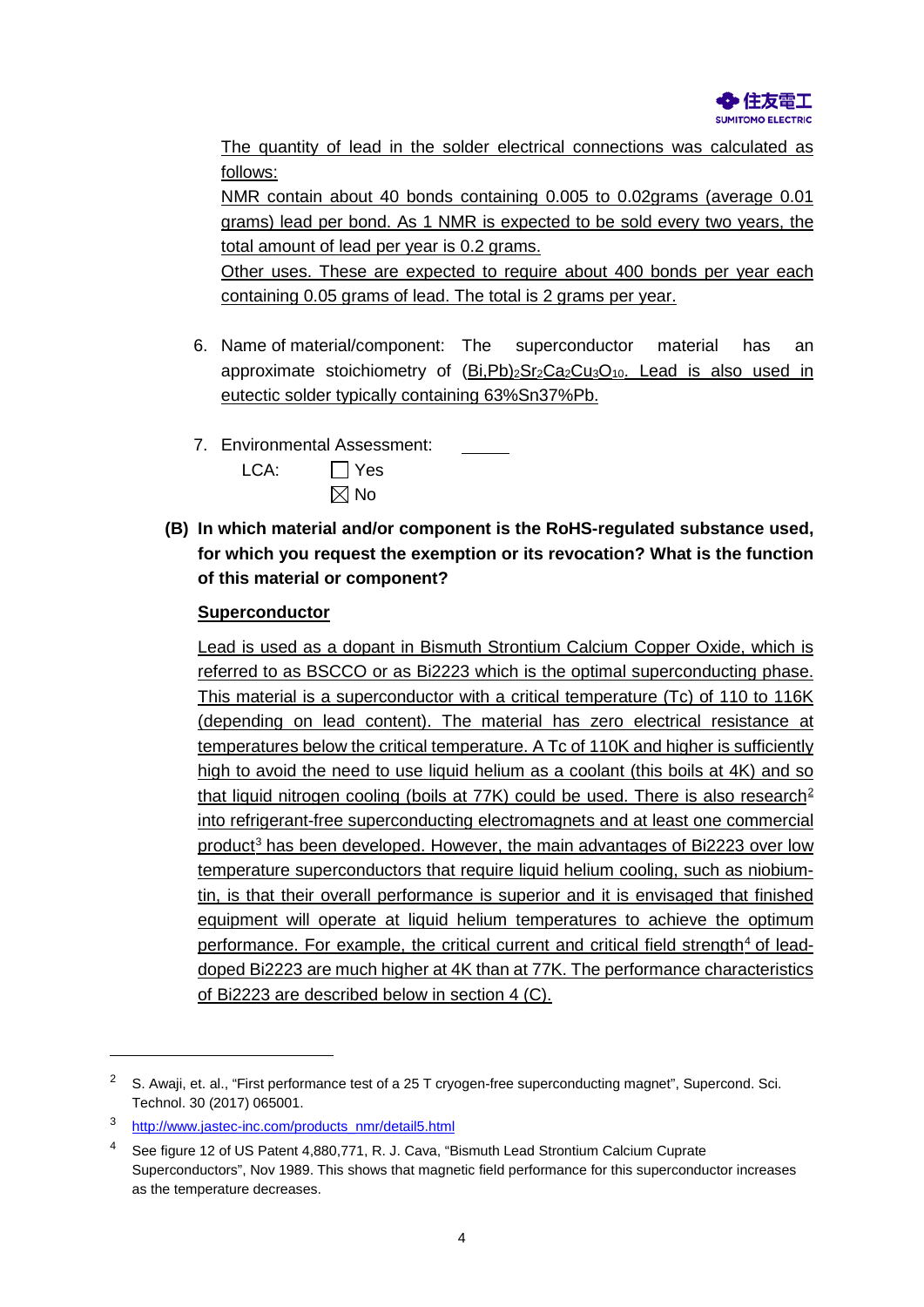

Bi2223 is a ceramic material which is used inside a silver tube. Typically, the silver tube containing Bi2223 superconducting powder is drawn to create long lengths which can be used as wire.

An example of a commercial lead-doped Bi2223 wire is shown below.



Figure 1. Lead-doped Bi2223 wire produced by Sumitomo Electric Industries

For some applications, superconducting wires are used in the form of multifilamentary wire as this gives superior electromagnet performance. Optimal superconductivity of the Bi2223 inside the silver encapsulation is achieved by heat treatment in an oxygen atmosphere. Silver is ideal because it readily allows oxygen migration through the silver walls of the tube into the Bi2223 material inside when the wire is heated in an oxygen atmosphere.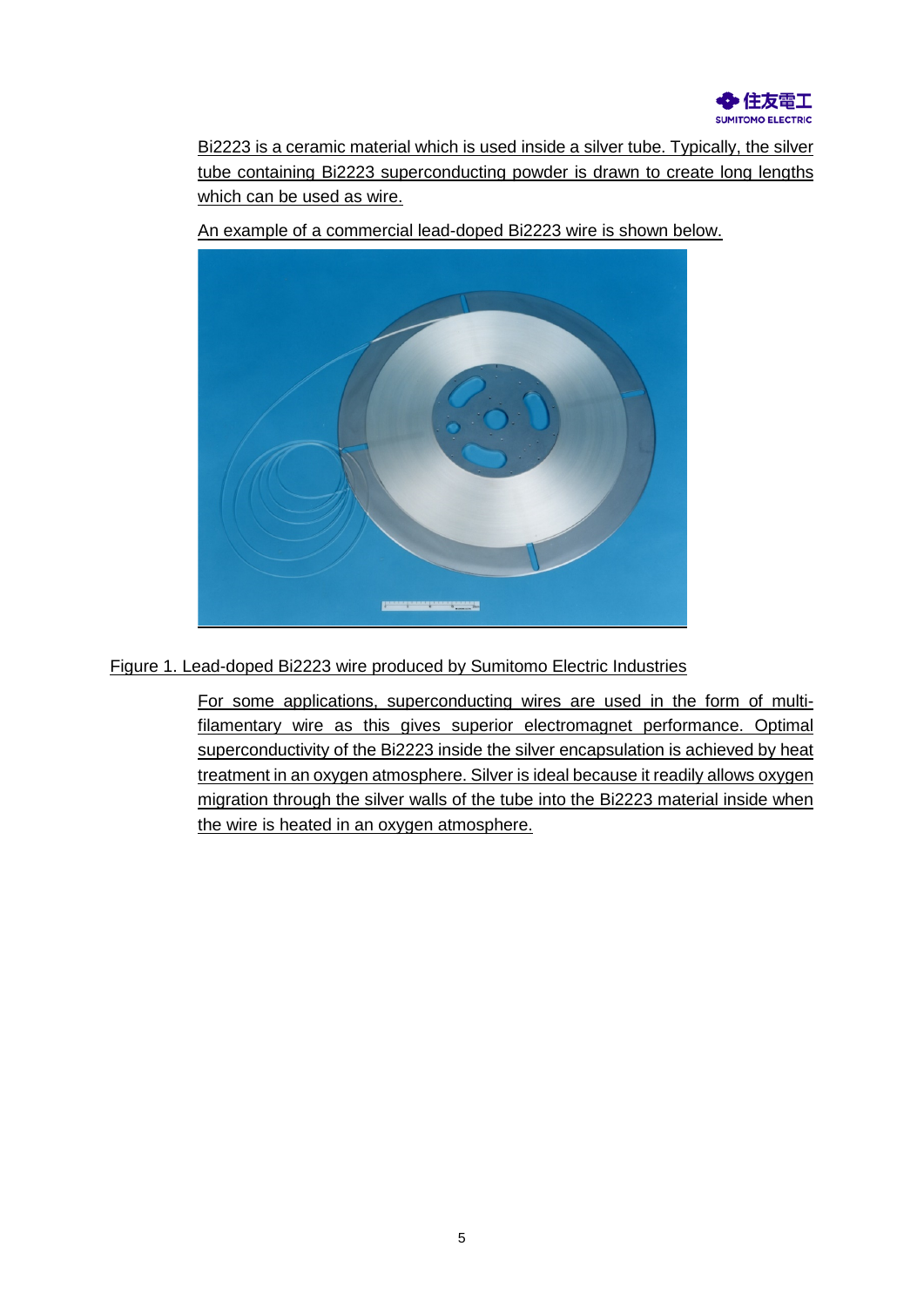



#### Figure 2. Schematic showing the process of making multi-filamentary wire using BSCCO

Superconducting wire is used in a variety of applications, some of which have been commercialised. Some applications are outside of the scope of RoHS. The main <u>uses are as follows<sup>[5](#page-5-0)</sup>:</u>

- <span id="page-5-4"></span><span id="page-5-3"></span>• Powerful electromagnets for NMR spectrometers; these are in RoHS category 9. Increasing the magnet's field strength enables the spectrometer to analyse more complex molecules such as protein's dissolved in water, which cannot be analysed using conventional NMR spectrometers<sup>[6](#page-5-1)</sup>. These spectrometers are likely to be the first commercial electrical equipment placed on the EU market to use lead-doped Bi2223 and these can be sold in the EU as soon as this exemption has been granted. Current designs utilise two coils; an outer low temperature superconductor coil and an inner lead-doped Bi2223 coil which are cooled with liquid helium or by a conduction cooling method using a cryo-cooler.
- Powerful magnets for MRI Increasing the field strength of medical (category 8) and veterinary MRI electromagnets increases the image quality so that smaller features can be visualised<sup>[7](#page-5-2)</sup>. Clearer images will also enable health professionals to more accurately determine what type of

<span id="page-5-0"></span><sup>5</sup> "Research, Fabrication and Applications of Bi-2223 HTS Wires", edited by K. Sato, World Scientific Series in Applications of Superconductivity and Related Phenomena, Vol I. Published by World Scientific Publishing Co. Pte. Ltd, 2016, ISBN 978-981-4749-25-1.

<span id="page-5-1"></span><sup>6</sup> "Recent Developments in High-Temperature Superconducting Magnet Technology (Review)", Hideaki Maeda and Yoshinori Yanagisawa, IEEE Transactions on Applied Superconductivity, Vol. 24, No. 3, June 2014.

<span id="page-5-2"></span> $7$  This is clearly illustrated for an increase from 3T to 7T by the images fro[m https://www.news](https://www.news-medical.net/news/20160712/Increasing-access-to-MRI-scanning-an-interview-with-Jane-Kilkenny.aspx)[medical.net/news/20160712/Increasing-access-to-MRI-scanning-an-interview-with-Jane-Kilkenny.aspx](https://www.news-medical.net/news/20160712/Increasing-access-to-MRI-scanning-an-interview-with-Jane-Kilkenny.aspx)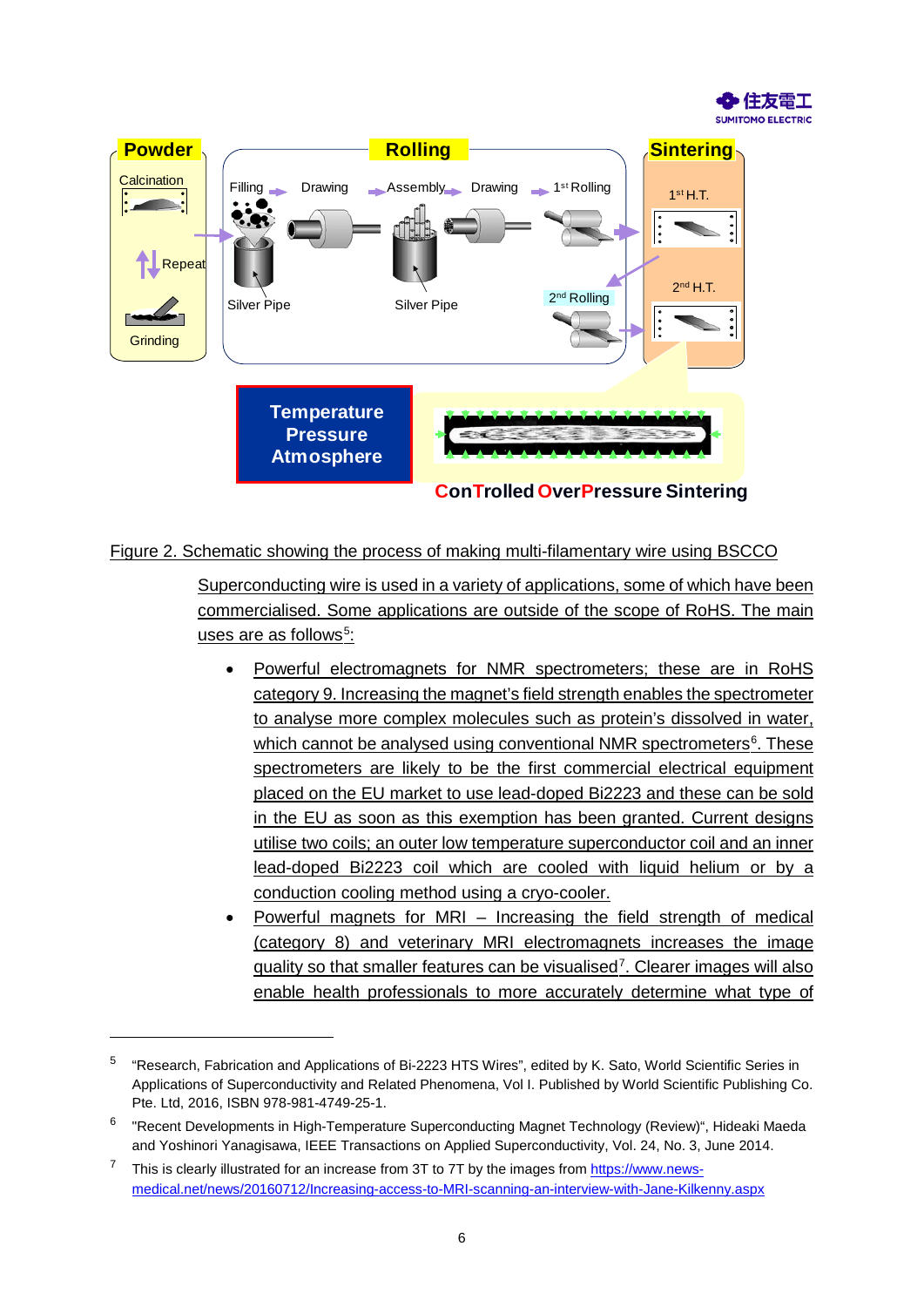

feature, such as a tumour etc., is being examined. This is clearly a benefit for detection of small tumours, damage to small blood vessels, etc. allowing more accurate and earlier diagnosis and treatment.

- Analytical equipment that utilises Bi2223 superconducting coils to measure the characteristics of magnetization and other properties of magnetic materials<sup>[8](#page-6-0)</sup>. These instruments are commercially available in Japan and could be sold in the EU when this exemption is granted.
- Power transmission usually will be excluded from RoHS as electricity transmission installations are usually regarded as types of large-scale fixed installations*, or they are rated at higher than 1500V (so out of scope)*
- The windings of electric motors some uses of motors, such as in electric vehicles and in ships would be excluded from RoHS as these are forms of transport, but other uses may be in scope.
- Cables rated at 250 volts and less are in scope of the RoHS Directive. Superconducting power cables rated at more than 400V may be used in data centres or for other applications.
- Electromagnets for the controlled melting of silicon in single crystal manufacture. This equipment is usually used in production lines which will be regarded as large-scale fixed installations, but smaller scale equipment used for research or small-scale batch production may be in scope of RoHS.

The following diagram illustrates the technical complexity of a BSCCO superconducting power cable and the technologies required to support operation.

<span id="page-6-0"></span>B-H curve tracer [https://www.j-ndk.co.jp/product/jikisokutei/bh\\_curve\\_tracer.html#sub\\_03](https://www.j-ndk.co.jp/product/jikisokutei/bh_curve_tracer.html#sub_03) and a High Temperature Superconducting Type of Vibrating Sample Magnetometer <http://www.toeikogyo.co.jp/english/products/sei-01/vsm-5hsc.html>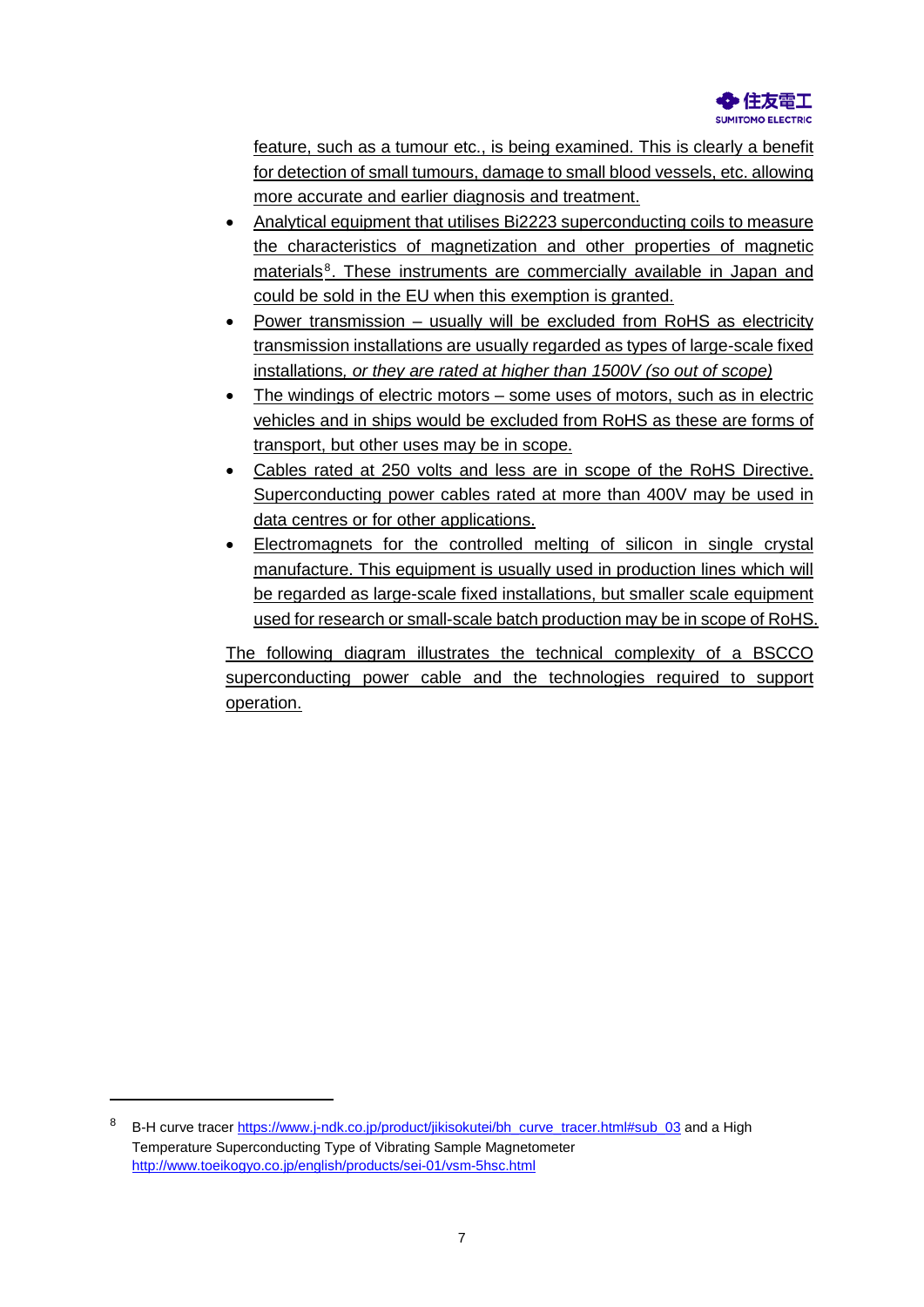



Figure 3. Construction of a superconducting cable system using BSCCO wire for power transmission

#### **Electrical connections**

High power electrical connections need to be made to the BSCCO superconductor. Forming of bonds needs to be easy to carry out to ensure that 100% of bonds are of good quality with very low electrical resistivity. To increase the strength of superconducting wire, these can be coated with stainless steel, nickel alloy or copper alloy. Soldering to copper is straightforward but it is very difficult to solder to stainless steel and nickel alloy and so these must first be coated with tin which is deposited by electroplating. Solder coating of tin is straightforward. Research has shown that a thin lamination coating of tin/silver/copper (SAC) lead-free solder alloy, with melting point 219°C, on the superconducting wire improves the strength of the material. It is necessary to make solder bonds to the ends of the superconducting wires without melting the SAC solder coating and so an alloy with a lower melting point must be used and tin/lead (SnPb) solder was selected. This has a melting point of 183°C, which is sufficiently lower than 219°C so that it can be used without melting or delaminating the SAC coating. This alloy is ductile at the very low temperatures used, has low electrical resistivity at low temperature and there is many years of experience with this alloy being used at low temperatures. The temperatures that the solder bonds will experience are typically:

- NMR about 4K
- Other magnet applications 20 to 40K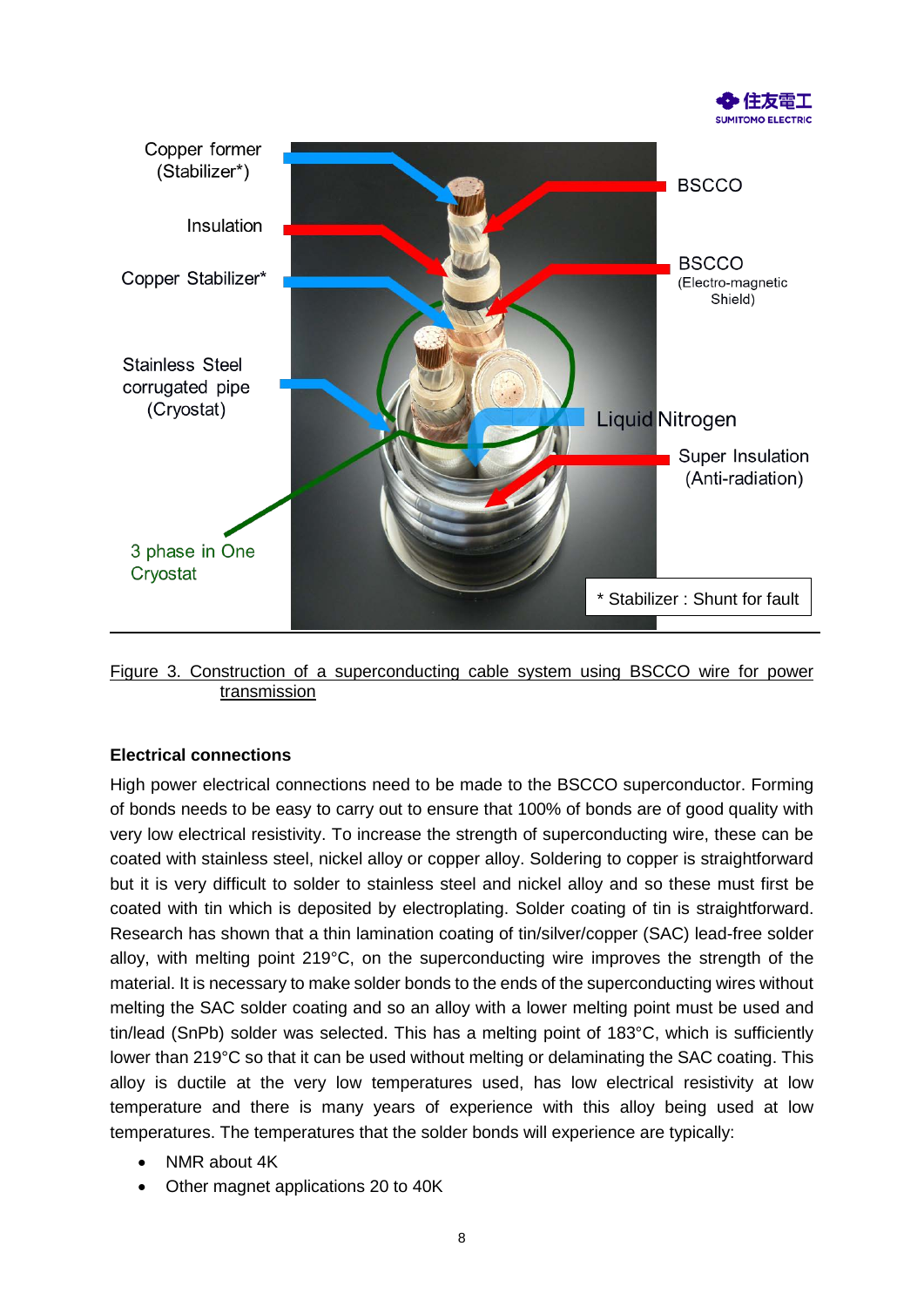

• Cable applications about 65 to 80K.

At these temperatures (and at very high field strength), the chosen solder material (SnPb) will not be a superconductor and so to minimise resistive heating, it must have a very low electrical resistivity. Due to the powerful magnetic fields, the solder bond must be reliable when exposed to cyclic stresses.

**(C) What are the particular characteristics and functions of the RoHS-regulated substance that require its use in this material or component?**

## **The superconductor materials are required to have**:

- High critical temperature  $(TC)$  this is important even when used at very low temperatures because the material will remain as a superconductor even if the temperature were to rise, as long as it does not exceed Tc;
- High critical field strength This is important for electric motors and electromagnet applications. Superconductivity is lost at magnetic field strengths that are larger than the critical field strength value. Applications such as MRI and NMR require very high field strengths. Over 24 Tesla has been achieved with lead-doped Bi2223, and it is important that superconductivity is not lost at these high values;
- High critical current density  $9 9 -$  including when exposed to a powerful magnetic field. The maximum current that can be passed through a cable is the critical current. For many applications including power transmission, NMR and MRI, it is necessary to pass very large currents. NMR sensitivity and MRI image quality are proportional to the magnetic field strength which in turn depends on the current being passed. Critical current density is reduced however when the cable is exposed to a strong magnetic field and it is also temperature dependent. So, a high critical current density is required when exposed to a powerful magnetic field and at temperatures approaching the critical temperature.
- It is important that the critical temperature, critical magnetic field strength and critical current density are all high<sup>[10](#page-8-1)</sup> to achieve the performance that is required as well as to avoid catastrophic failure that would occur when a large current is passed through a superconducting wire when superconductivity is lost or "quenched" (i.e. due to exceeding a critical parameter). When the coil becomes resistive, passage of current causes heat to be generated. This can cause thermal runaway, which can cause a fire when the coil's bonding materials (adhesives and resins) burn. These

<span id="page-8-0"></span>Current density is the electric current per unit area of the cross section of a conductor. The critical current density is the maximum that can be sustained before the superconductor stops superconducting.

<span id="page-8-1"></span><sup>10</sup> See slide 9 fro[m https://www.slideshare.net/DebiPrasadDash3/superconductivity-68227517](https://www.slideshare.net/DebiPrasadDash3/superconductivity-68227517)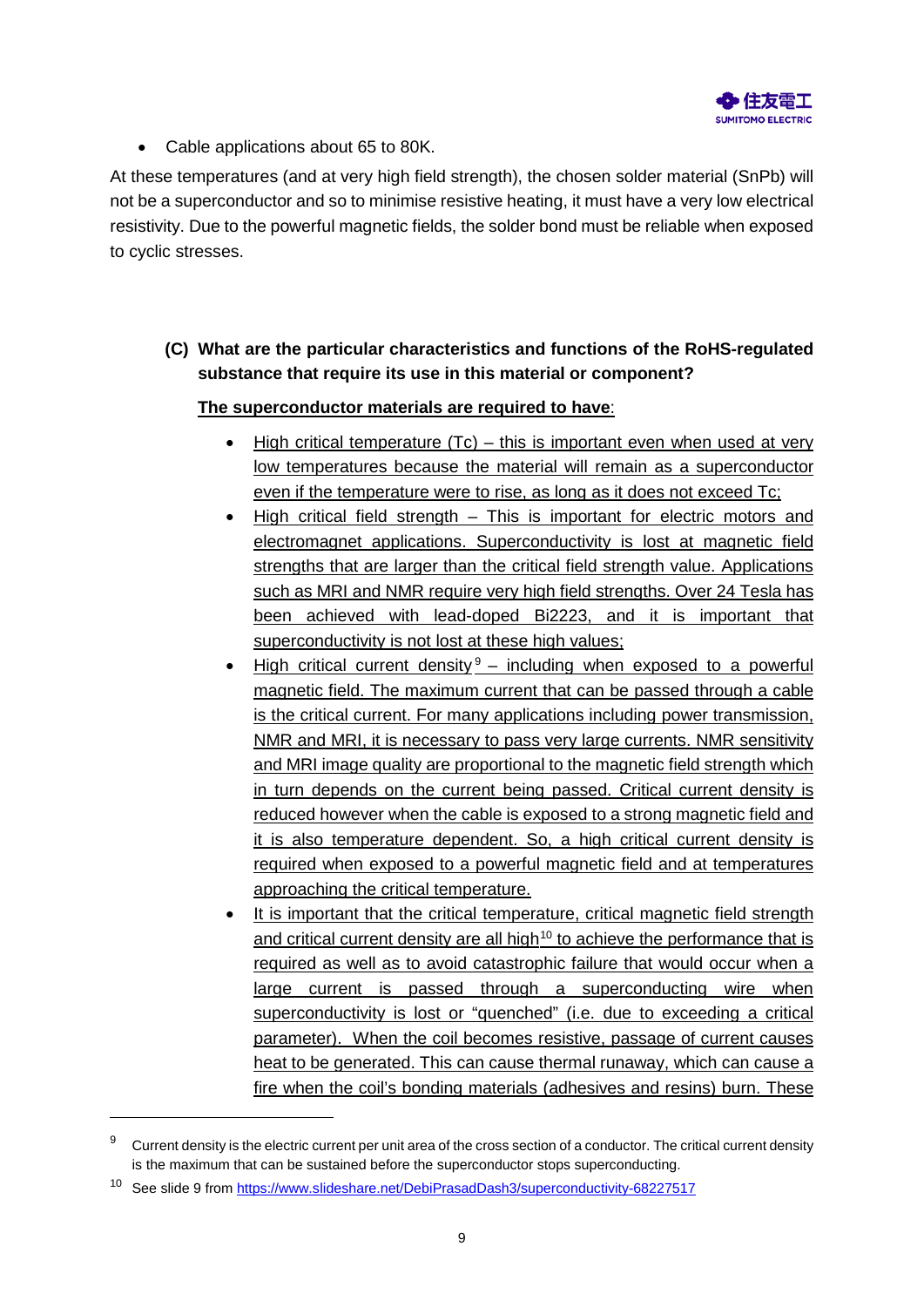

bonding materials are required to prevent moving of the superconducting wires from electro-magnetic forces (which occurs when NMR and MRI operate) and rapid temperature changes (such as when coils are cooled with liquid helium).

# **Wires and coils made with wires must meet exacting requirements**:

- It must be possible to fabricate the material into flexible superconducting wire with sufficient tensile strength;
- Wires must be sufficiently strong and have sufficient current carrying capacity for compact electromagnet coils;
- Wires and coils should exhibit insignificant magnetic field distortion, drift and hysteresis;
- Field strength inside coils must be high (e.g. for MRI and NMR applications).
- For NMR and MRI, a high magnetic field ramp rate is a significant advantage as this reduces the time before the equipment can be used.
- Coils must be reliable and not fail catastrophically in normal use.

Superconducting electromagnets are used to achieve superior resolution and sensitivity, which are especially important for NMR and MRI. Resolution (e.g. of NMR spectra) is proportional to the magnetic field and sensitivity is generally proportional to magnetic field (to the power of 3/2). NMR spectral analysis of very large complex molecules (such as proteins) is only possibly with the very high resolution achieved by use of superconducting electromagnets. Spectra can also only be obtained when the concentration of a substance is very low by using powerful superconducting electromagnets<sup>[11](#page-9-0)</sup>.

At present, the smallest magnetic field strength for which Bi2223 is likely to be used in electromagnet coils of NMR is 9.4T. The smallest magnetic field strength for MRI, magnetic field strength measurement, etc. is 1.5 Tesla. If there are shortages of helium in the future, lower field strength magnets may need to also use Bi2223 electromagnets as these can operate without using liquid helium as a refrigerant, but Bi2223 is not likely to be used for MRI of less than 1.5T.

## **Solder bonds must be**:

- Low electrical resistivity
- Ductile at very low temperature
- Able to withstand cyclic stresses
- Easy to make consistently
- Bonds must be reliable over expected >25 years lifetime
- Low melting point solder bonding (<195°C), at least 25° lower than the SAC solder coating on the wire

<span id="page-9-0"></span><sup>&</sup>lt;sup>11</sup> This is illustrated by the increase in spectral detail obtained by increasing from 42.5MHz to 300MHz at [http://www.process-nmr.com/WordPress/?p=388.](http://www.process-nmr.com/WordPress/?p=388)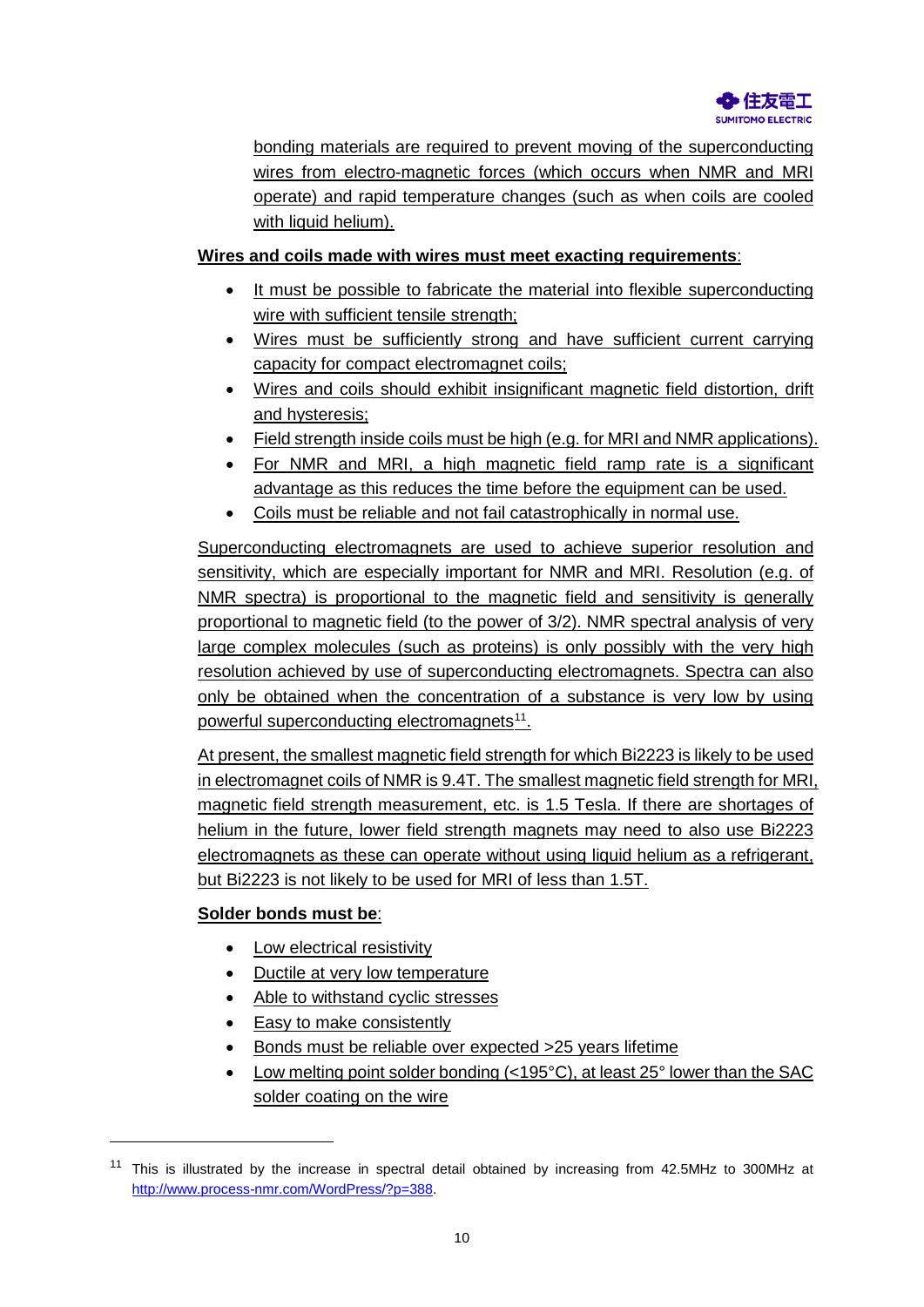

- Resistant to corrosion and oxidation
- Shock resistant (sudden and strong forces are imposed when magnetic field is switched on or off).

# **5. Information on possible preparation for reuse or recycling of waste from EEE and on provisions for appropriate treatment of waste**

**1) Please indicate if a closed loop system exist for EEE waste of application exists and provide information of its characteristics (method of collection to ensure closed loop, method of treatment, etc.)**

Superconducting wire will be sold to manufacturers of NMR, MRI, etc. who will use it in their products which are all used by industry or by professionals. The equipment will be fairly large and complex and so will have a positive value in terms of metal content at end of life, making recycling for materials recovery highly likely. Although some of the equipment may be returned to the original manufacturer, the superconducting wire is not envisaged to be returned to the wire manufacturer and so an auditable closed loop will not exist.

## **2) Please indicate where relevant:**

- $\boxtimes$  Article is collected and sent without dismantling for recycling.
- Article is collected and completely refurbished for reuse

 $\Box$  Article is collected and dismantled:

 $\Box$  The following parts are refurbished for use as spare parts:  $\Box$ 

 $\Box$  The following parts are subsequently recycled:

Article cannot be recycled and is therefore:

- $\Box$  Sent for energy return
- $\Box$  Landfilled
- **3) Please provide information concerning the amount (weight) of RoHS substance present in EEE waste accumulates per annum:**
- $\Box$  In articles which are refurbished

| $\boxtimes$ In articles which are recycled          | Eventually increasing from 1 to     |
|-----------------------------------------------------|-------------------------------------|
|                                                     | 15.5kg per year, but none for at    |
|                                                     | least 15 years, which is the likely |
|                                                     | minimum lifetime of these types of  |
|                                                     | equipment.                          |
| $\Box$ In articles which are sent for energy return |                                     |
| In articles which are landfilled                    |                                     |
|                                                     |                                     |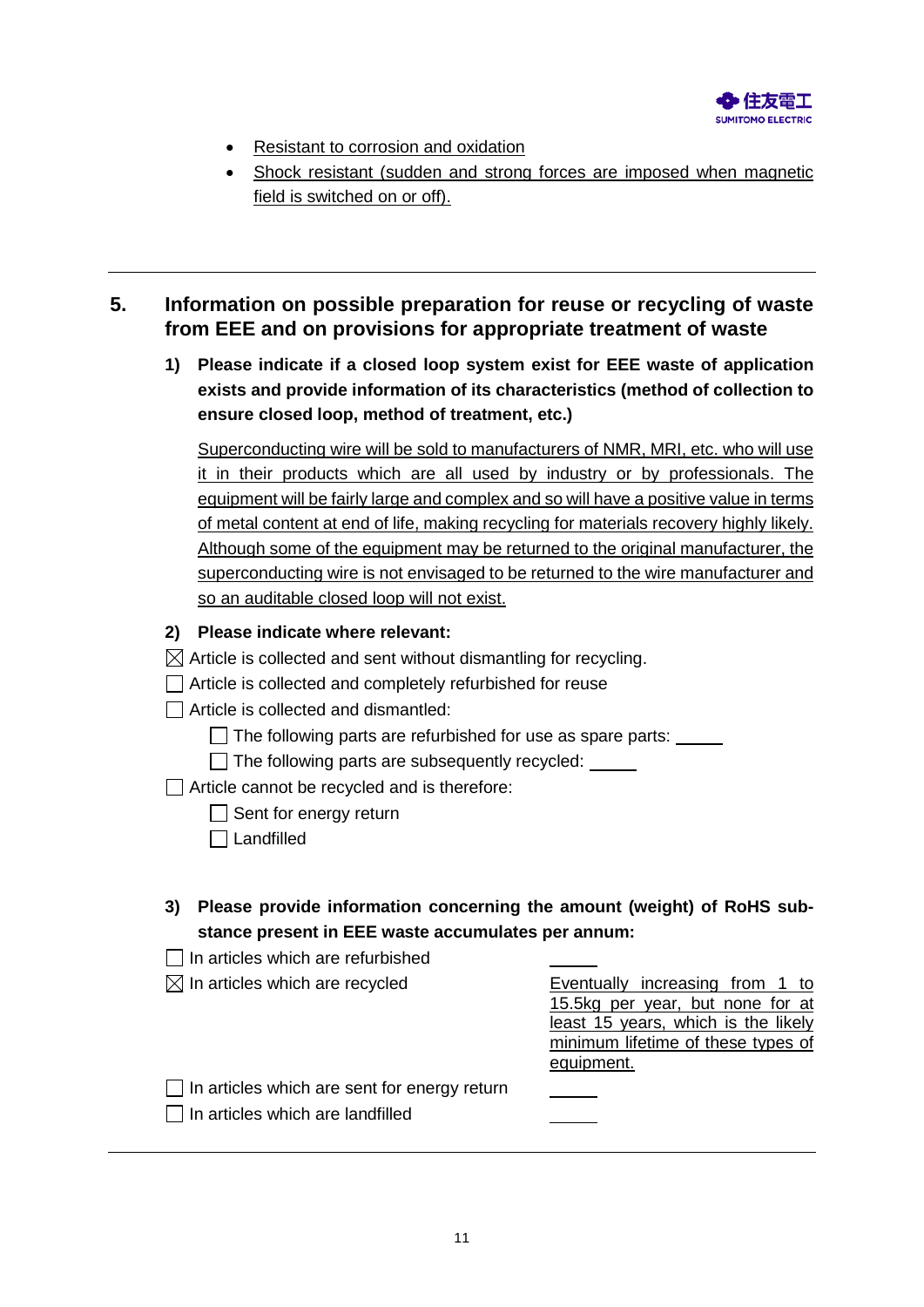

# **6. Analysis of possible alternative substances**

**(A) Please provide information if possible alternative applications or alternatives for use of RoHS substances in application exist. Please elaborate analysis on a life-cycle basis, including where available information about independent research, peer-review studies development activities undertaken**

#### **Superconductor**

Since the first superconductor, mercury, was discovered in 1911 many superconducting materials have been discovered. Many metals are superconductors but these all have fairly low critical temperatures (Tc). NbTi and NbSn are used as superconductors in MRI scanners and NMR spectrometers. Superconductors with low Tc values (known as low temperature superconductors or LTS) need to be cooled with liquid helium (boiling point 4.2K), which is a big disadvantage as helium is a very scarce element and the cooling equipment required is complex and consumes large amounts of energy. As a result, scientists have searched for many decades to find superconductors with much higher Tc values with an ideal material being a superconductor that can be used at room temperature. While this has not yet been achieved, a large number of ceramic formulations have been developed that have higher critical temperatures than niobium including many that are superconductors at temperatures above the boiling point of liquid nitrogen (77K). These are referred to as "high temperature superconductors" (HTS) of which Bi2223 is one example.

<span id="page-11-2"></span>Although many high temperature superconductors have been developed<sup>12</sup>, very few can be fabricated into cables and wires that have properties, such as high critical current, that are useful commercially. Only a few types of high temperature superconductors have been fabricated into useful long lengths of wires or tapes that can be used to make electromagnets for MRI, NMR and other commercial applications. These include Bi2223, and compounds based on rare earths, barium and copper as mixed oxides (REBCO), such as Yttrium Barium Copper Oxide (YBCO), which is one kind of REBCO. However, only one material; lead-doped Bi2223 meets all of the criteria described above in section 4 (C). Although the HTS materials are superconducting at liquid nitrogen temperature, many of the current applications operate at liquid helium temperatures as critical current values are significantly higher (such as a larger critical current value) at the lower temperature. However, these HTS superconductors also have the big advantage over LTS that if the temperature were to rise by up to 100K, the material remains as a superconductor and so catastrophic failure due to thermal runaway is less likely to occur. The other reason why HTS are superior to LTS is that significantly more powerful electromagnets can be constructed as their critical current densities are higher than those of LTS such as NbSn and NbTi<sup>13</sup>.

<span id="page-11-3"></span>Currently LTS are used in commercial NMR and MRI but have a significant disadvantage if the

<sup>&</sup>lt;sup>12</sup> For example those listed at [http://superconductors.org/Type2.htm.](http://superconductors.org/Type2.htm)

<span id="page-11-1"></span><span id="page-11-0"></span><sup>&</sup>lt;sup>13</sup> See figure 4 of referenc[e 5.](#page-5-3)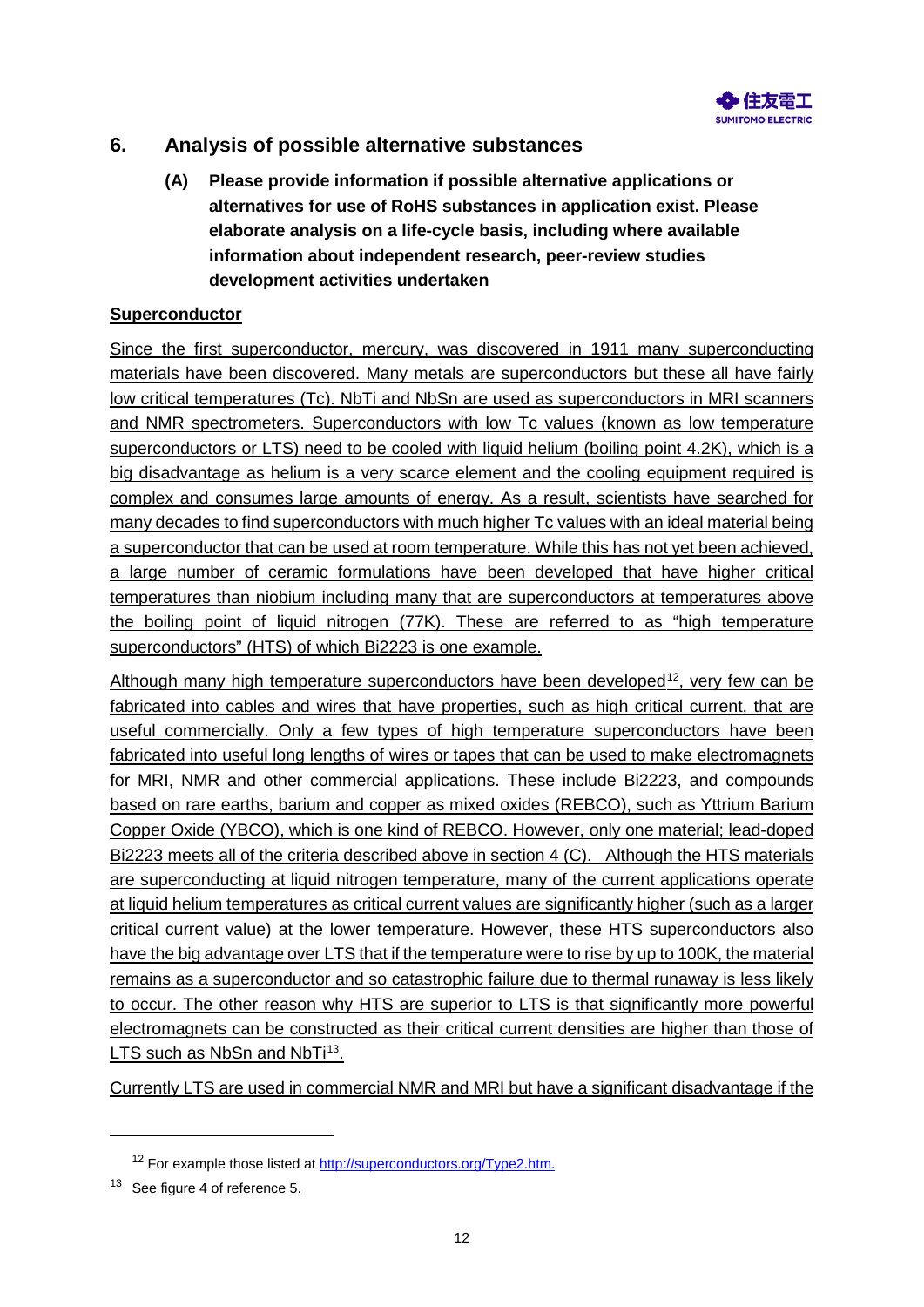

magnets have to be switched off, for example if a magnetic metal part accidentally comes into contact with the bore. Ramping up of LTS magnets to the operating field strength takes considerably longer than ramping up lead-doped Bi2223 superconducting magnets. A commercial MRI can take as long as 3 days to bring it back into full operation, including recalibration<sup>[14](#page-12-0)</sup> which will cause potentially harmful delays in treating patients. Comparison of LTS and lead-doped Bi2223 magnetic field ramp rates, as used for NMR, measured by a superconducting electromagnet manufacturer are as follows:

**Change in magnetic field strength LTS magnet with 100mm bore Pb-Bi2223 magnet with 88mm bore** 0 to 6T and 6 minutes and 50 seconds 0 to 8T and 1 and 1 and 1 and 1 and 1 and 1 and 1 and 1 and 1 and 1 and 1 and 1 and 1 and 1 and 1 and 1 and 1 a 0 to 10T 12 minutes 12 minutes 12 minutes

Table 1. Comparison of magnetic field ramp rates for LTS and lead-doped Bi2223 magnets

High temperature superconductors that contain mercury compounds have also been developed but cannot be considered as a substitute because mercury is also RoHS restricted. Thallium based compounds have also been developed, but thallium is very toxic. The main reason why mercury and thallium based superconductors have not been used successfully is that these materials have not proven relatively high critical current density values. Thallium and mercury also have relatively high volatility so are lost at superconductor synthesis temperatures (they vaporise), unlike lead and bismuth which, having much lower vapour pressures at these temperatures<sup>5</sup>, are not lost.

The only substitute high temperature superconductors to lead-doped Bi2223 that have been made into useful lengths of wire or tape and which can be made in into magnets are:

- Undoped Bi2223 and Bi2212 oxide phases,
- YBCO (Yttrium Barium Copper Oxide, a type of REBCO),
- REBCO (rare earths, barium and copper as mixed oxides),
- <span id="page-12-2"></span>• Magnesium boride.

Most other ceramic HTS materials<sup>12</sup>, however, cannot be produced as wire or tape in lengths suitable for electromagnets or transmission cables or they do not give suitable performance. One reason that many ceramic materials are unsuitable is that they are too brittle and so cannot be used in flexible wire<sup>15</sup>.

<span id="page-12-0"></span><sup>14</sup> <http://mriquestions.com/how-to-ramp.html>

<span id="page-12-1"></span><sup>15</sup> US Patent 4,880,771, R. J. Cava, "Bismuth Lead Strontium Calcium Cuprate Superconductors", Nov 1989.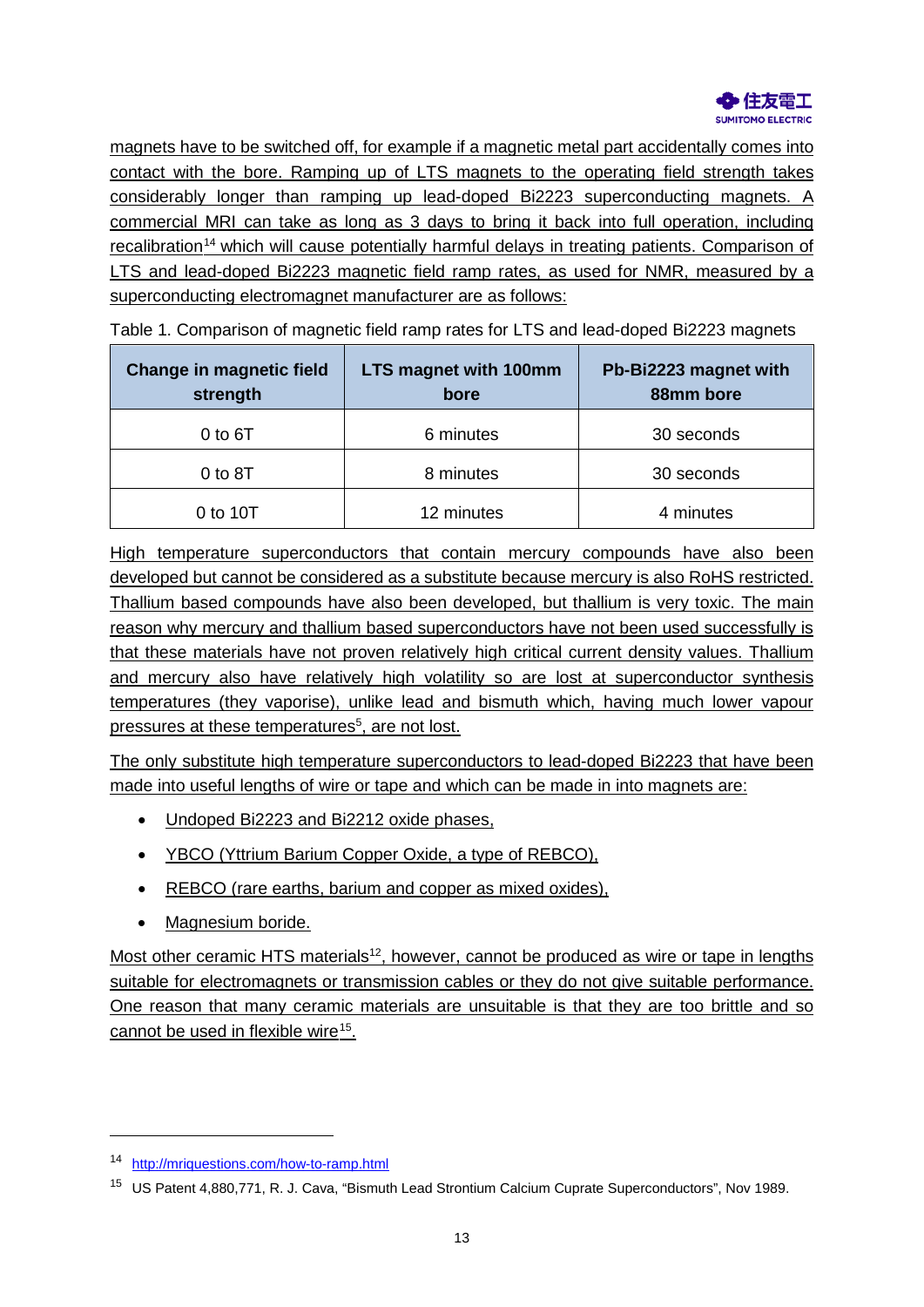

#### **Lead doping of Bi2223 and other BSCCO phases**

Lead doping of Bi2223 gives multiple benefits compared with undoped Bi2223<sup>2</sup> and is also superior to other BSCCO phases.

- The optimum superconducting phase is Bi2223, but other inferior BSCCO phases can also form when the superconductor is synthesised. Lead doping has been found to promote the formation of the optimum Bi2223 phase as the only phase[16.](#page-13-0) A patent by Yamada compares different phases to show that the lead-doped Bi2223 phase has a higher critical temperature than undoped Bi2223, Bi2212 and also aluminium doped Bi2223 and other compositions<sup>[17](#page-13-1)</sup>. Majewski showed that lead doping can be used to ensure that only the superior Bi2223 phase is formed when the lead and bismuth concentrations are within specific concentration ranges although the formation temperature is also critical<sup>18</sup>.
- Lead increases the critical temperature (Tc) of the Bi2223 superconducting phase from about 110K to about 116K<sup>19</sup>. This increased Tc gives an advantage over other ceramic superconductors that are capable of being made into superconducting magnet coils as well as low temperature superconductors such as NbSn and NbTi. This is especially important in AC applications because operation of superconducting magnets can generate heat by a variety of mechanisms. When a current passes through a wire this creates a magnetic field. As the size of the current being passed changes either because AC is used or when power is switched on (i.e. from zero to the maximum) and off, this creates "hysteresis loss", which occurs when the magnetic field strength increases and decreases. These losses are converted into heat which causes the superconductor's temperature to rise. Eddy currents are also generated and can also create energy losses that create heat due to field gradients. The higher Tc of leaddoped Bi2223 is a big advantage over other materials with lower Tc in preventing catastrophic failure due to temperature rise to above Tc causing thermal runaway.
- One limitation of all ceramic superconductors is that they are anisotropic, which means that their properties are orientation dependent. The electromagnetic anisotropy parameter  $\gamma$  is relatively large for undoped Bi2223 and is much larger than REBCO. This is less important if the crystals of the superconductor can be aligned so that their orientation is such that the axis with the highest performance is parallel to the direction that current is passing, however having a lower  $\gamma$  values is beneficial if <100% of

<span id="page-13-0"></span><sup>&</sup>lt;sup>16</sup> High-Tc Phase Promoted and Stabilized in the Bi, Pb-Sr-Ca-Cu-O System, M. Takano, et.al., Japanese Journal of Applied Physics, Vol 27 (6), 1988, pp1041-1043.

<span id="page-13-1"></span><sup>&</sup>lt;sup>17</sup> Yamada et.al., US Patent 5,317,007 "High Tc oxide superconductor and method for producing the same, granted May 1994.

<span id="page-13-2"></span><sup>&</sup>lt;sup>18</sup> P. J. Majewski, "Phase Equilibria and Crystal Chemistry, Bismuth-based High-temperature superconductors", from Bismuth-Based High-Temperature Superconductors, Edited By Hiroshi Maeda, CRC Press, 1996, pp139-145.

<span id="page-13-3"></span> $19$  Shown by several publications including reference[s 5](#page-5-3) an[d 15.](#page-12-2)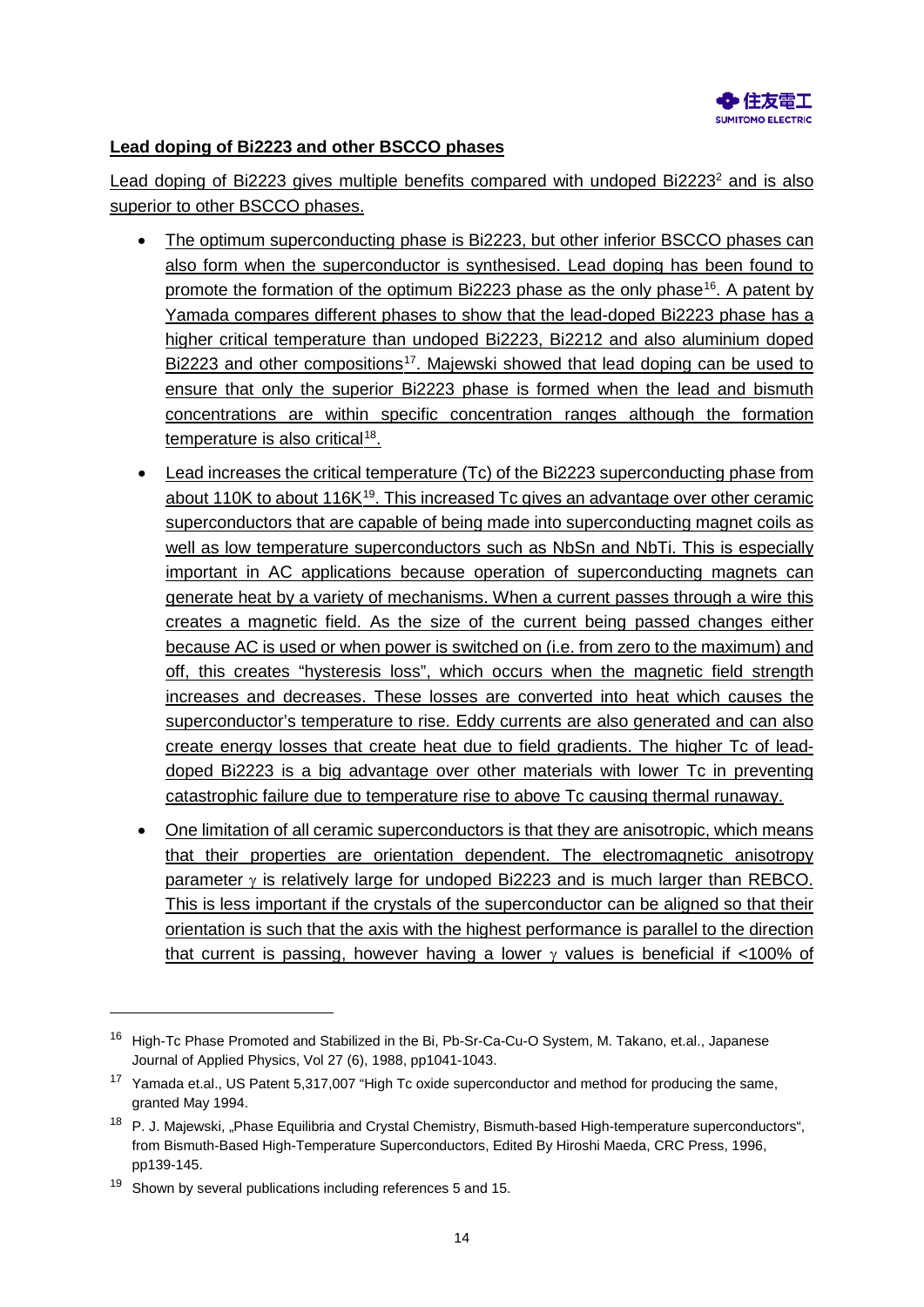

crystals are optimally orientated. Lead doping of Bi2223 has the benefit of significantly lowering the  $\gamma$  value.

- Lead doping significantly increases the critical current density of undoped Bi2223<sup>5</sup>.
- Porous structures are formed when Bi2223 is sintered. This porosity is removed by rolling and sintering in oxygen at higher pressure. This orientates grains into the optimum direction and ensures that the material is homogeneous along the full length of wires and cables. It is also non-porous so that crystal to crystal conduction can occur. Lead doping makes Bi2223 grains larger and enhances the Jc (critical current density) with this process.

## **Comparison with REBCO**

A significant disadvantage of REBCO superconductors is that they can be formed only as thin films deposited onto tape containing <2% of superconductor, whereas lead-doped Bi2223 can be made as silver wire with 40% of its volume as the superconducting phase. Bi2223 can be formed into multi-filamentary wire using powder in tube method. This structure can realize the smaller screening current. Moreover, it has high strength against the peeling force by electromagnetic force and thermal stress. The ability to make multi-filamentary wires enables Bi2223 to be used to make powerful electromagnets with superior performance.

Limitations of all superconducting electromagnets are that they can exhibit<sup>6</sup>:

- a) Screening of magnetic fields
- b) Degradation of coil performance due to excessive mechanical stress
- c) Difficulty protecting electromagnets from thermal runaway.

a) Screening magnetic fields can cause distortion of the magnetic field, which distorts MRI images, impairs NMR analysis and causes "field drift" due to screening currents being generated. This was originally an issue with low temperature superconductors such as NbTi, but was resolved by using twisted multi-filamentary wire for MRI and NMR superconducting magnets. Lead-doped Bi2223 can be used as untwisted multi-filamentary wire. REBCO wire can only be used as monolithic (thin-film) REBCO layer in tape. Both lead-doped Bi2223 wire and REBCO tape suffer from field drift and hysteresis, but lead-doped Bi2223 to a significantly lesser extent. The results of this distortion and drift is manifested as hysteresis in plots of coil current versus apparent magnetic field. Experiments have shown that the hysteresis from leaddoped Bi2223 is only one fifth that of REBCO. Hysteresis and the resultant distortion (of MRI images and NMR spectra) and drift are reduced by use of multi-filamentary wire compared with flat tape and may be reduced further if the filaments can be twisted. Hysteresis is, as explained above, also an issue as it generates heat.

Several organisations have successfully constructed and operated NMR and MRI using leaddoped Bi2223 superconductor. One organisation, RIKEN, has built prototype NMR with both lead-doped Bi2223 and REBCO. Both experience a drift in magnetic field which can be suppressed using a current sweep method, but the drift with REBCO was 20 times larger than that with lead-doped Bi2223.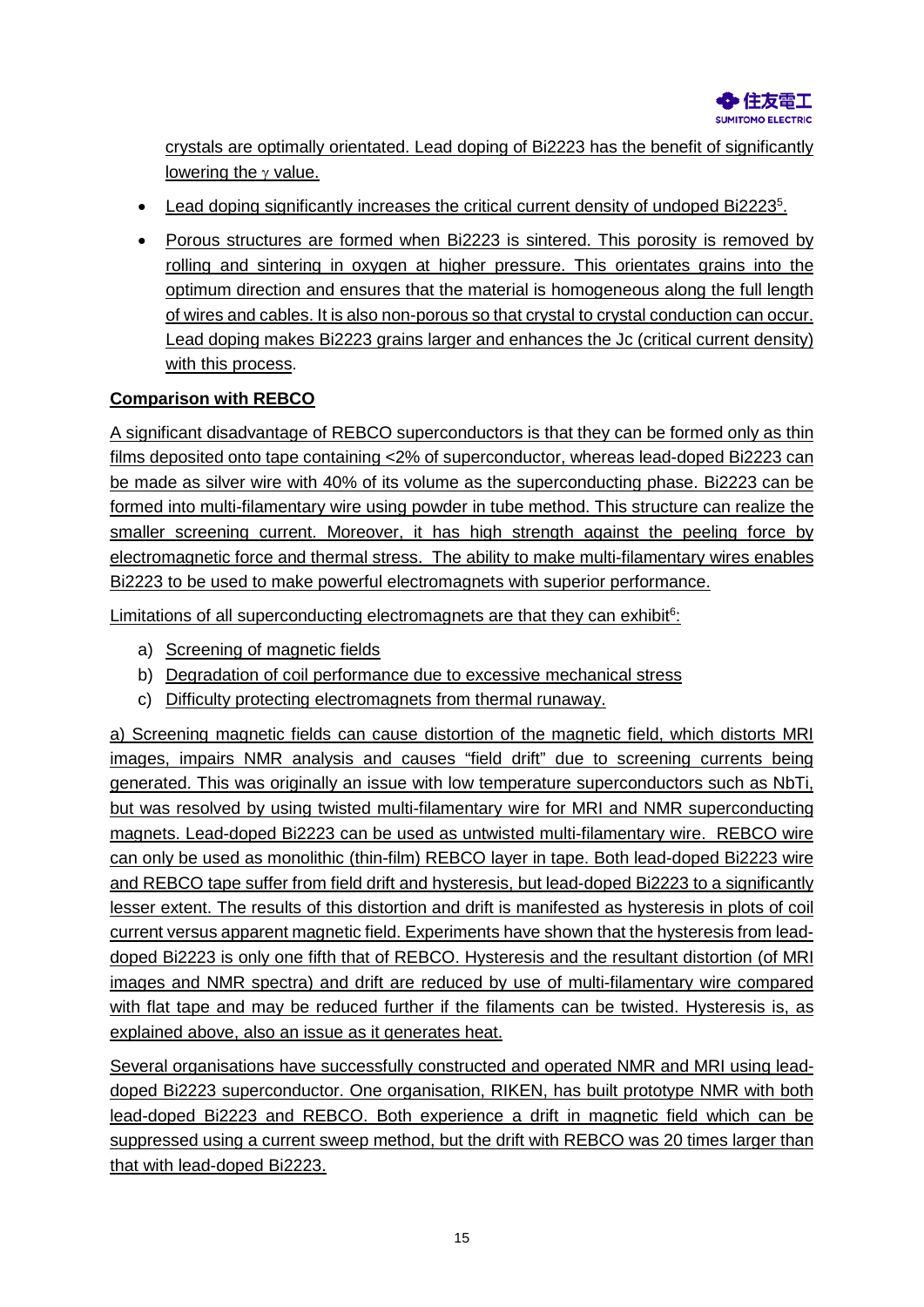Yanagisawa [20](#page-15-0) has successfully built an NMR spectrometer using a lead-doped Bi2223 electromagnet. Bi2223 was chosen instead of REBCO because REBCO has the following limitations:

- Substantial field drift (due to REBCO being a thin film on tape);
- Reduced central magnetic field intensity resulting in reduced performance;
- Large field error harmonics. These are oscillations in the strength of the magnetic field. These seriously degrade performance if they cannot be eliminated using shim and field coils;
- Degradation of performance of superconducting shim coils and field correction coils. Shim coils are used with current commercial NMR and MRI to eliminate unwanted harmonics in the magnetic field.

Lead-doped Bi2223 was used for the NMR coil as it has insignificant screening currents and so does not suffer from the above limitations. The only potential limitation of Bi2223 is a lower tensile strength, but this was overcome by use of Ni-alloy reinforcement tapes to increase the coil's tolerance to hoop stress.

b) When superconducting wires in coils, used for NMR and MRI electromagnets, are cooled with liquid nitrogen or liquid helium or by conduction cooling method using a cryo-cooler, this imposes severe stresses that can damage the ceramic superconductor material. This limits the choice of superconductor material that can be used but lead-doped Bi2223 wires are not damaged by rapid cooling.

c) Thermal runaway will occur when a large current is passed through a superconducting wire when it ceases to be a superconductor. This can occur if the critical temperature, critical field strength or critical current are exceeded. Heat is generated when the wire becomes resistive according to  ${}^{12}R$  (I = current and R = resistance) and as very large currents are used for powerful electromagnets, a very large amount of heat energy can be generated very quickly which causes a rapid temperature rise and thermal damage (to bonding resins used to prevent damage from vibration). Therefore, it is essential to ensure that critical temperature, critical magnetic field and critical currents are not exceeded because if any one of these is exceeded, superconductivity will be lost instantly and rapid heating will occur potentially leading to thermal runaway. Operation at a stable temperature, magnetic field and current will help to avoid exceeding critical temperature, critical magnetic field and critical currents. This is easier to achieve with lead-doped Bi2223 than with REBCO as drift in magnetic field and screening currents are considerably smaller. The Tc of lead-doped Bi2223 (~110K) is also higher than REBCO (YBCO is 92K, GdBCO is 94K). Several publications describe catastrophic failures of prototype REBCO electromagnets and these are described below in section 6 (B).

Sato<sup>5</sup> reports that superconductors that contain barium can be degraded by moisture and carbon dioxide. Superconductivity of ceramic materials relies on grain-to-grain conduction, but this is hindered if electrically insulating phases form at grain boundaries. Barium oxide readily

<span id="page-15-0"></span><sup>&</sup>lt;sup>20</sup> Combination of high hoop stress tolerance and a small screening current-induced field for an advanced Bi-2223 conductor coil at 4.2K in an external field, Yanagisawa, et.al., Supercond. Sci. Technol. 28 (2015) 125005.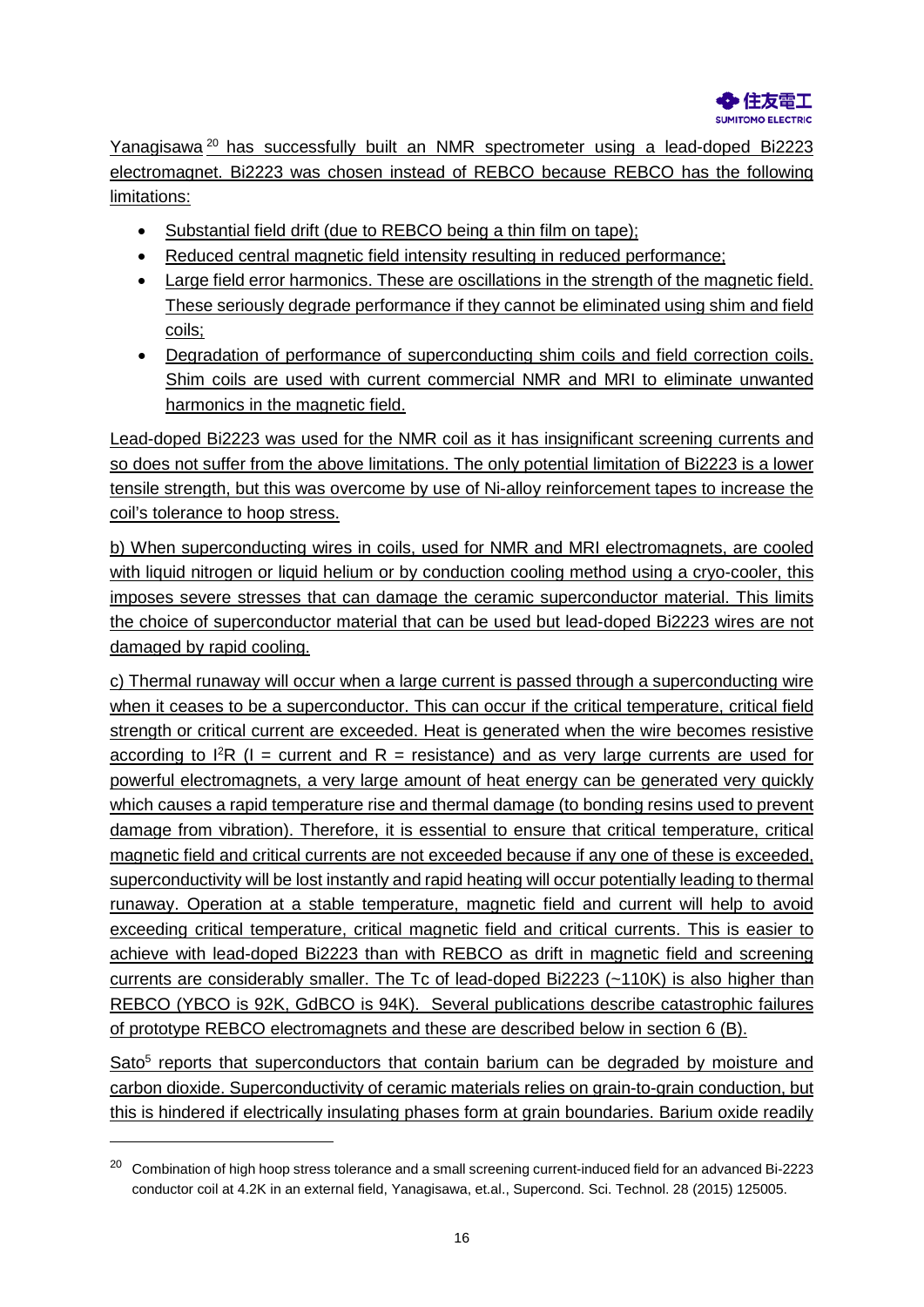

reacts with moisture and carbon dioxide to form electrically insulating barium carbonate as an impurity that forms between grains and stops superconduction between grains. Elimination of moisture and carbon dioxide in commercial scale production is difficult but this is less critical with lead-doped Bi2223 as this superconductor does not contain barium and so does not as readily form electrically insulating carbonates.

# **Comparison with GdBCO or Gd123**

One type of rare earth barium copper oxide (RE123) superconductor is Gd123 (GdBa<sub>2</sub>Cu<sub>3</sub>O<sub>7</sub> with a Tc of 94K). This has been used to make powerful superconducting electromagnets that have been compared with similar performance electromagnets made of lead-doped Bi2223<sup>[21](#page-16-0)</sup>. The coils consisted of a low temperature superconductor coil combined with a high temperature superconductor coil of either Gd123 or of lead-doped Bi2223. The lead-doped Bi2223 coil gave superior performance to the Gd123 coil as follows:

- Gd123 superconductivity was quenched (lost superconductivity) at the upper magnetic field strength of 23.6 T. There was a difference of 0.4 T between the calculated and measured magnetic field which was due to hysteresis effects.
- The lead-doped Bi2223 coil achieved a magnetic field of 24.5 T without being quenched. The difference between calculated and measured magnetic fields was much smaller than for Gd123 at 0.07 T due to the smaller hysteresis effects (so less heat is generated).

## **Comparison with YGdBCO**

-

Another type of rare earth barium copper oxide that has been researched is yttrium gadolinium barium copper oxide  $((Y_{0.5}Gd_{0.5})Ba_2Cu_3O_7)$ . This has a Tc of 97K.

Critical current performance of wires was measured and compared with lead-doped Bi2223, yttrium barium copper oxide (YBCO) and published data on YGdBCO were compared<sup>[22](#page-16-1)</sup>. Measurements were made at relatively low field (up to 0.4 T) but this is relevant to currently available commercial NMR and MRI equipment. This clearly showed effects due to anisotropy of materials, including of Bi2223. The tests showed that critical current decreases with increasing magnetic field strength, as would be expected. However, the performance was different depending on whether the conductors were perpendicular or parallel to the magnetic field. When oriented perpendicular to the magnetic field Bi2223 was inferior to YBCO and YGdBCO, but in orientation parallel to the magnetic field, Bi2223 was superior to both of the other materials achieving significantly higher critical current values and being less affected by magnetic field strength. As the production process can orient crystals of Bi2223 in one specific direction, this can be used to ensure that Bi2223 is used in its optimum orientation to achieve superior performance compared to YBCO and YGdBCO.

<span id="page-16-0"></span><sup>&</sup>lt;sup>21</sup> "First performance test of a 25 T cryogen-free superconducting magnet", S. Awaji, et.al., Supercond. Sci. Technol. 30 (2017) 065001.

<span id="page-16-1"></span><sup>&</sup>lt;sup>22</sup> Comparative study on the critical current performance of Bi-2223/Ag and YBCO wires in low magnetic fields at liquid nitrogen temperature, F. Feng, et.al., Physica C 471 (2011) 293–296.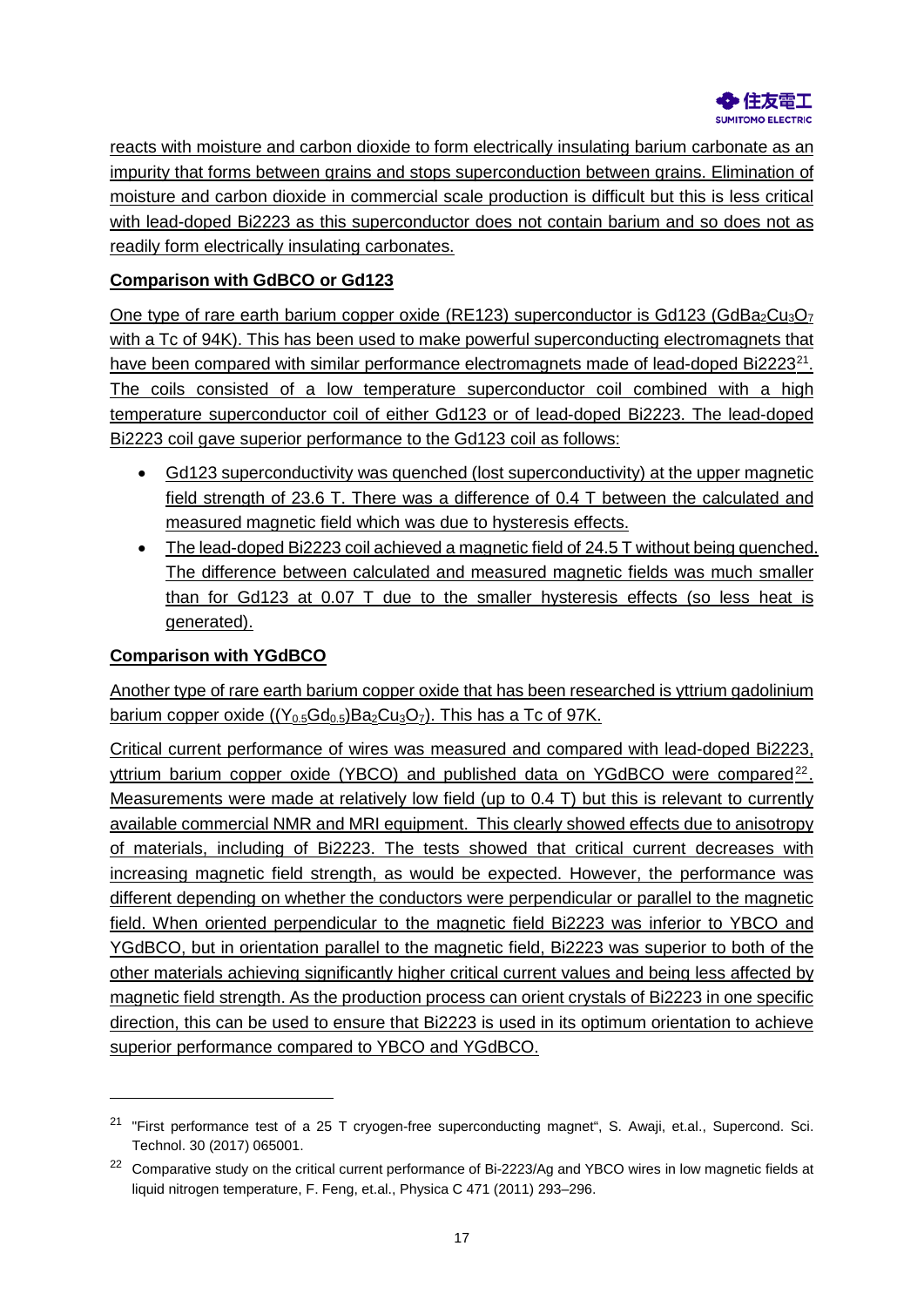

# **Comparison with YBCO**

One type of rare earth barium copper oxide (RE123) superconductor is Y123 (YBa<sub>2</sub>Cu<sub>3</sub>O<sub>7</sub>). Although YBCO, which has a Tc of 92K, was one of the first high temperature superconductors, Tc over boiling temperature of nitrogen, to be developed, it has been used much less in research and for commercial applications. Generally, the process of YBCO is less tolerant compared with other REBCO materials, so it is not used for commercial applications.

#### **Comparison with Magnesium boride**

Magnesium boride (MgB2) has a Tc of 39K which is much lower than that of Bi2223. Although this is higher than the Tc values for LTS, such as NbTi, it is more likely to fail than Bi2223 if a temperature rise occurs. However, research has been carried out into powerful electromagnets using  $MgB<sub>2</sub>$  and YBCO coils for NMR by MIT<sup>23</sup>. The highest magnet field strength achieved by MIT was 21.1 T which is lower than the highest that has been achieved by lead-doped Bi2223. Two further disadvantages of MgB<sub>2</sub> over lead-doped Bi2223 are that it has a much lower critical current density<sup>13</sup> and a lower critical magnetic field value.

# **(B) Please provide information and data to establish reliability of possible substitutes of application and of RoHS materials in application**

Reliability of end-products such as NMR is extremely important when HTS are used because sudden unexpected quenching of superconductivity can lead to catastrophic failure. This is covered in section 6 (A) in the discussion on thermal runaway. There are many publications that describe catastrophic failure of REBCO superconducting coils. Both mechanical damage and overheating causing thermal damage are reported to occur when unexpected quenching of superconductivity of coils at high field strength occurs<sup>24,[25](#page-17-2),[26](#page-17-3)</sup>. These types of failure have been found during trials to be much less likely to occur with lead-doped Bi2223 tape-shaped conductors due to the reasons explained in 6 (A) above, such as its higher critical temperature.

#### **Bonding Solder**

-

Research has shown that if SAC solder is used for bonding, the SAC coating on the superconducting wire melts and delaminates and this weakens the wire. Therefore a lower melting point solder must be used for bonding. The electronics industry has many decades of experience with SnPb solder including when used at low temperatures such as in cold environments and it has proven to be reliable. There are only a few low melting point solders

<span id="page-17-0"></span><sup>&</sup>lt;sup>23</sup> High-Temperature Superconducting Magnets for NMR and MRI: R&D Activities at the MIT Francis Bitter Magnet Laboratory, Yukikazu Iwasa, et al., IEEE, available from [https://dspace.mit.edu/handle/1721.1/69163.](https://dspace.mit.edu/handle/1721.1/69163)

<span id="page-17-1"></span><sup>&</sup>lt;sup>24</sup> Degradation of the performance of an epoxy-impregnated REBCO solenoid due to electromagnetic forces, T. Matsuda et al., Cryogenics, 90 (2018), pp47–51.

<span id="page-17-2"></span><sup>&</sup>lt;sup>25</sup> Selected Mechanical and Operational Issues of High Field No-Insulation High Temperature Superconductor Magnets, Seungyong Hahn, The 9th Workshop Mechanical and Electromagnetic Properties of Composite Superconductors, Korea, 2018.

<span id="page-17-3"></span><sup>&</sup>lt;sup>26</sup> Degradation analysis of REBCO coils, D. X. Ma et al., Supercond. Sci. Technol. 27 (2014) 085014.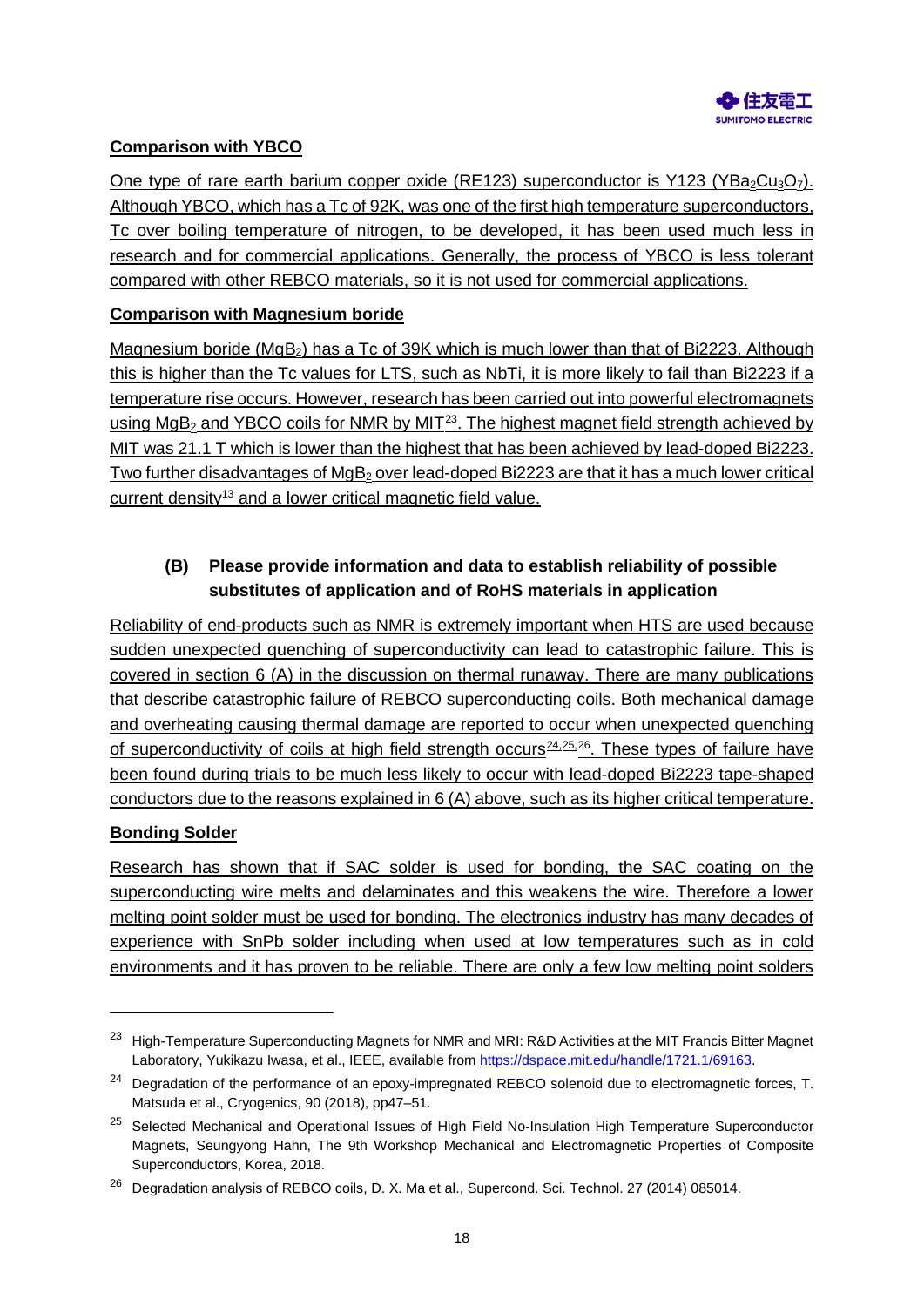

that are both lead-free and cadmium-free and these are all based on bismuth or indium, for example:

- In52%Sn48% m.pt. 118°C
- 58%Bi42%Sn m.pt. 138°C
- 67%Bi33%In m.pt. 109°C
- $\bullet$  97%In3%Ag m.pt. 143 °C

Bismuth makes the alloys hard and brittle and this is exacerbated at very low temperatures. Indium alloys tend to be very soft and ductile, but indium is a relatively reactive metal so that it corrodes and oxidises much more readily than other types of solder. Also, due to its softness, bonds are easily deformed when force is applied such as when the magnetic field strength changes and this can cause bond failure. The following summarises the main reasons why lead-free and cadmium-free low melting point solders cannot be used instead of SnPb:

- Brittle bonds, especially bismuth-based alloys
- Inferior wetting properties, compared with SnPb
- Bad anti-shock properties
- Voids within bonds readily form. Larger size voids will weaken bonds
- Bad mechanical properties (bismuth too hard, indium too soft)
- Deformation by heat cycles (especially indium solders)
- Unknown long term reliability in this application
- When soldering to nickel alloy or stainless lamination, the indium or bismuth solder will not make strong bonds with nickel (or nickel in stainless steel) as the intermetallic phases that form result in weak bonding whose strength is insufficient.
- Inferior corrosion resistance indium solders require aggressive fluxes as indium oxidises more readily than SnPb. These fluxes can cause corrosion
- Very little published research or experience at low temperature
- Less information on cold brittleness than for SnPb.

NMR, MRI and other electromagnet applications will experience cyclic stresses due to the powerful magnetic fields that are generated. Bond ductility is therefore highly beneficial. Tin/lead solder is known to be more ductile than lead-free solder alloys, bismuth based solders and also braze alloys and so SnPb is likely to be more reliable than these bonding options.

Conducting adhesives have not been evaluated because these are not specified for use at very low temperatures. Also, they would become very hard and brittle at low temperature and high resistivity bonds may develop if oxidation of base metals occurs.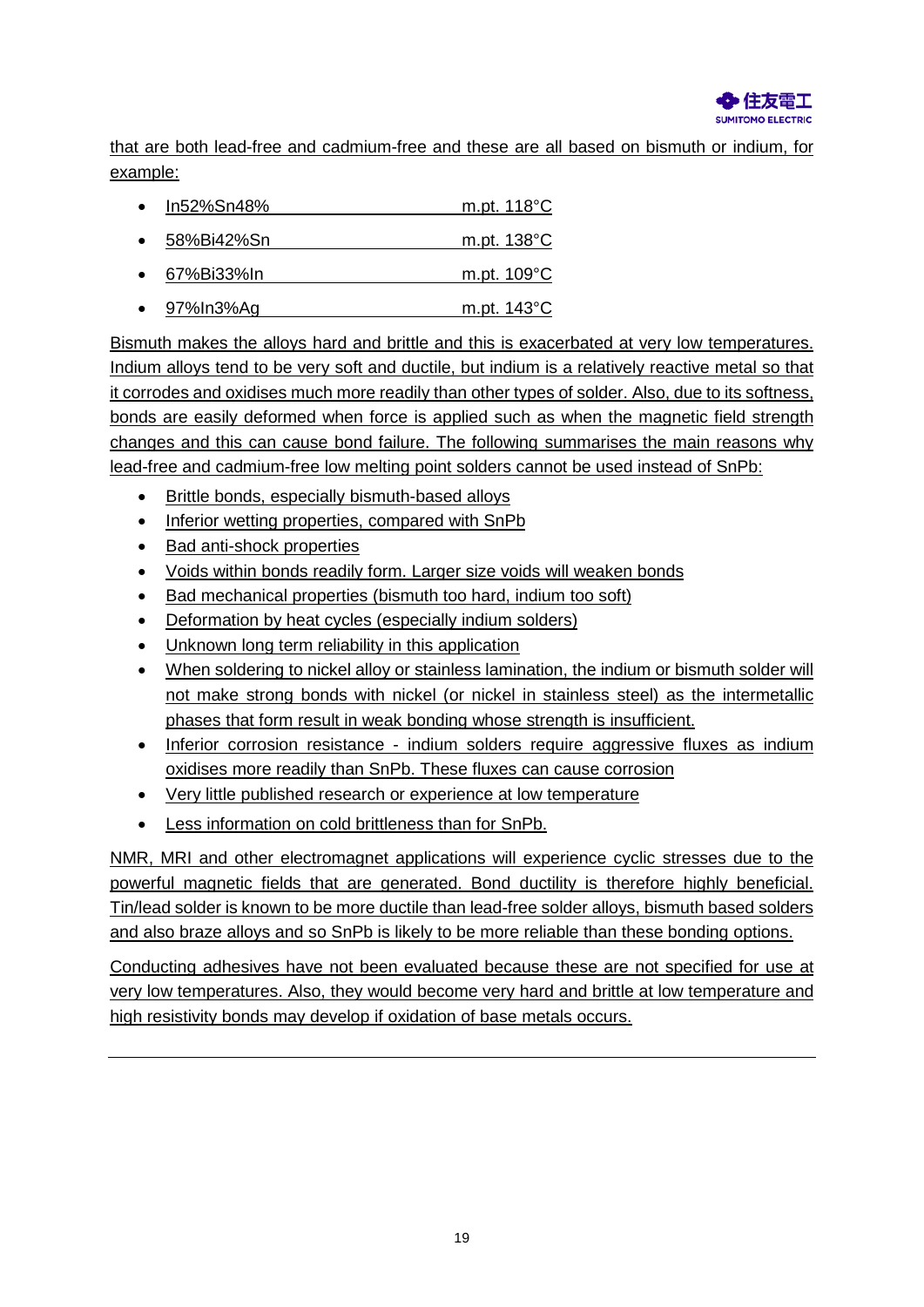

# **7. Proposed actions to develop possible substitutes**

# **(A) Please provide information if actions have been taken to develop further possible alternatives for the application or alternatives for RoHS substances in the application.**

Although high temperature superconductors have been known since 1986 commercialisation is fairly recent and equipment manufacturers are at present selecting the best materials overall for each application, and for those described above in this exemption request this is leaddoped Bi2223. Research into high temperature superconductors has demonstrated many issues that limit their use as is described above in section 6. All materials have limitations which are often difficult to compensate. Research has been carried out to develop different superconducting materials, into equipment design using superconductors with various materials and to include compensating measures within equipment to overcome the limitations and boost performance. The optimal superconductor that gives the best performance and the least risk of failure will be used.

# **(B) Please elaborate what stages are necessary for establishment of possible substitute and respective timeframe needed for completion of such stages.**

At present, lead-doped Bi2223 gives the best overall performance for the specific applications in scope of RoHS when compared with alternative materials. Further research is and will be carried out to boost performance of equipment and improve technology that is used to compensate for limitations. This will include assessment of lead-free superconductors in prototype equipment and these will be used commercially if these materials give the best overall performance and reliability. Research into commercial NMR and MRI equipment using high temperature superconductors started relatively recently.

The aim of manufacturers is to advance the performance of electrical equipment such as NMR and MRI and the materials which give the best overall performance will be used. At present, the optimum material overall is lead-doped Bi2223. It is envisaged that if other materials can be made into superconducting wire and coils, these will be evaluated and if superior performance is achieved and the equipment is reliable, then this will be used. It is not currently possible to predict when development of designs using lead-free superconductors will be possible. Lead-doped Bi2223 was originally discovered in 1988, but commercial wire was not available until 2004, 15 years later. Commercial equipment such as NMR is only now being realised, >14 years after commercial wire was available. Commercialisation of any new superconductors is likely to take a similar length of time once a material is found to be suitable and meets all essential requirements, i.e. a total of about 30 years.

Alternative solders can be investigated once long term reliability of BSCCO based products is proven. However, it will take many years to determine whether lead-free bonding will give long term reliability as testing needs to be carried out under realistic use conditions, which are at low temperatures, so accelerating failure modes significantly is not possible as behaviour at higher temperatures will not be representative.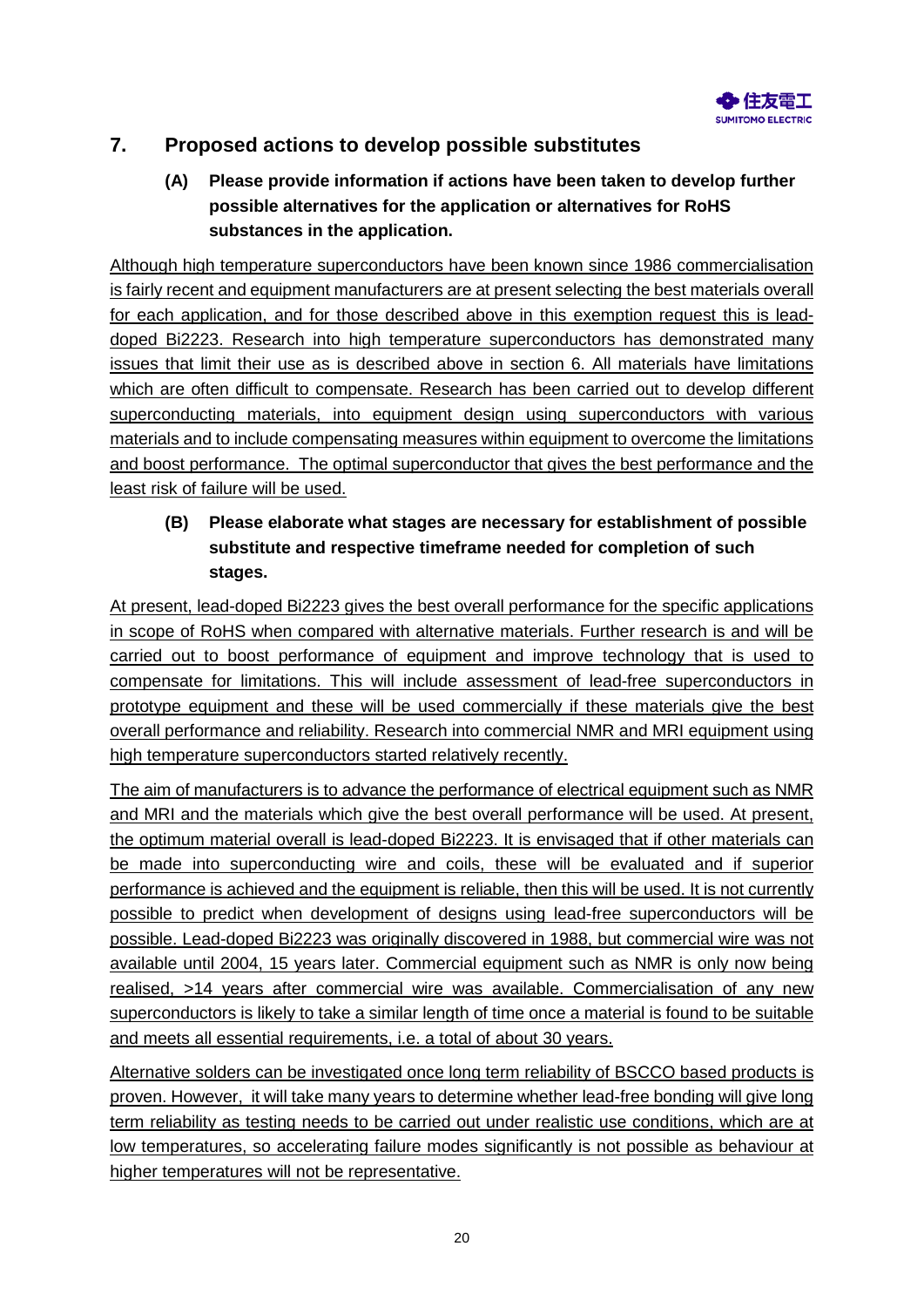

# **8. Justification according to Article 5(1)(a):**

#### **(A) Links to REACH: (substance + substitute)**

- 1) Do any of the following provisions apply to the application described under (A) and (C)? None are applicable to lead-doped Bi2223
	- □ Authorisation
		- $\boxtimes$  SVHC Lead metal in solder
		- $\boxtimes$  Candidate list Lead metal
		- $\Box$  Proposal inclusion Annex XIV
		- Annex XIV

 $\Box$  Restriction

- Annex XVII
- $\Box$  Registry of intentions

⊠ Registration lead has been registered – see [https://ila-reach.org/our-](https://ila-reach.org/our-substances/lead-metal/)

[substances/lead-metal/](https://ila-reach.org/our-substances/lead-metal/) and [https://echa.europa.eu/registration](https://echa.europa.eu/registration-dossier/-/registered-dossier/16063)[dossier/-/registered-dossier/16063](https://echa.europa.eu/registration-dossier/-/registered-dossier/16063) 

2) Provide REACH-relevant information received through the supply chain. Name of document:

#### **(B) Elimination/substitution:**

- 1. Can the substance named under 4.(A)1 be eliminated?
	- Yes. Consequences?
	- $\boxtimes$  No. Justification: Substitutes give inferior performance and

poor reliability

2. Can the substance named under 4.(A)1 be substituted?

 $\Box$  Yes.

 $\Box$  Design changes:

Other materials:

□ Other substance:

 $\boxtimes$  No.

Justification: Substitutes give inferior performance and

poor reliability

3. Give details on the reliability of substitutes (technical data + information): See section 6 (B)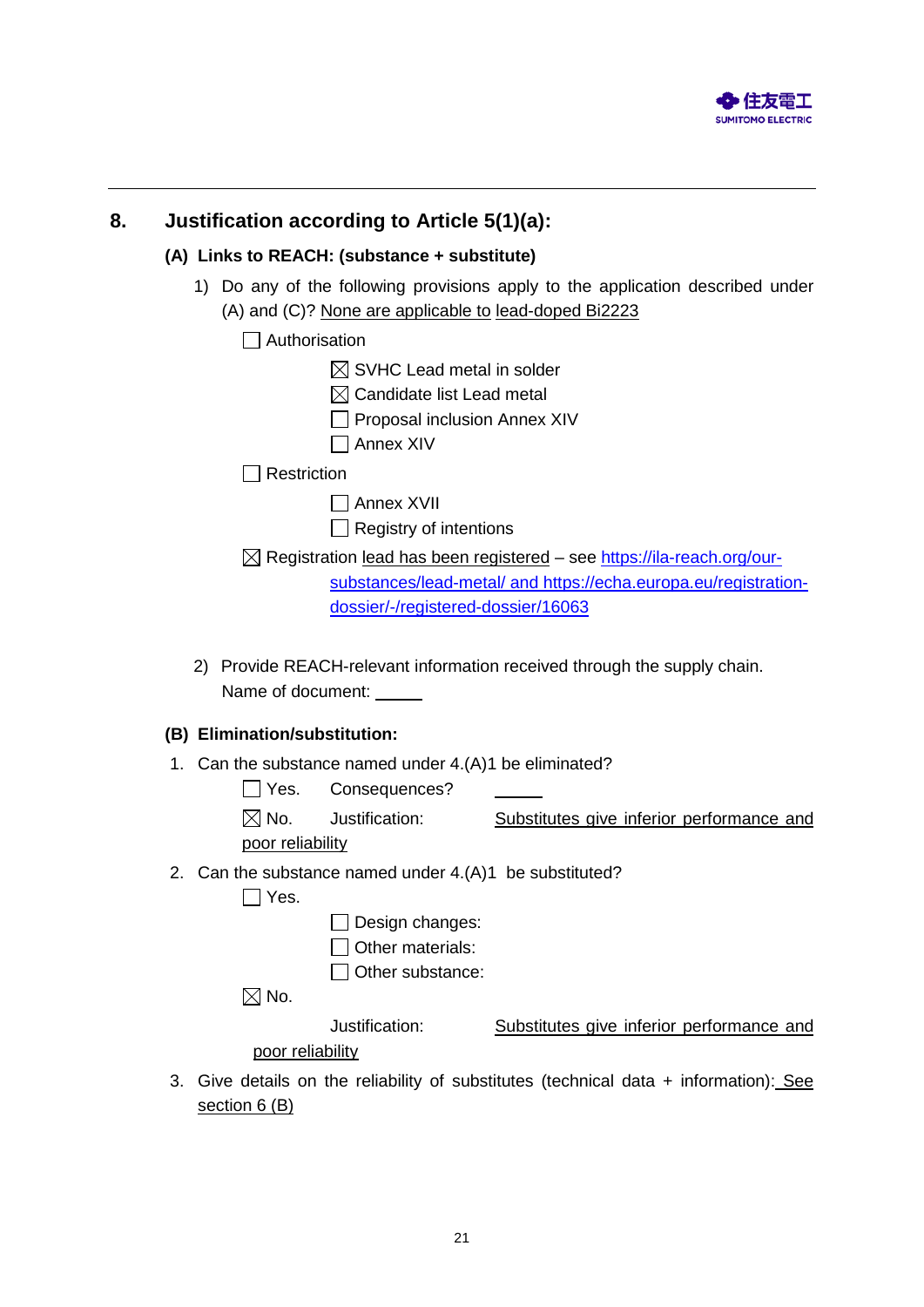

- 4. Describe environmental assessment of substance from 4.(A)1 and possible substitutes with regard to
	- 1) Environmental impacts: Not considered
	- 2) Health impacts: Not considered
	- 3) Consumer safety impacts: Not considered
- $\Rightarrow$  Do impacts of substitution outweigh benefits thereof? Not applicable Please provide third-party verified assessment on this:

# **(C) Availability of substitutes:**

- a) Describe supply sources for substitutes: See section 6
- b) Have you encountered problems with the availability? Describe: Not applicable
- c) Do you consider the price of the substitute to be a problem for the availability?

 $\Box$  Yes  $\boxtimes$  No

d) What conditions need to be fulfilled to ensure the availability? Not applicable

## **(D) Socio-economic impact of substitution:**

- $\Rightarrow$  What kind of economic effects do you consider related to substitution? Lead-doped Bi2223 is used solely because it gives superior performance and reliability compared to alternative superconductors. This exemption would allow EU organisations to buy and use NMR and MRI that use this material and this will give benefits to researchers (NMR, etc.) and the health of EU citizens (MRI). Without this exemption, this cannot be realised as substitutes are inferior.
	- $\Box$  Increase in direct production costs
	- $\Box$  Increase in fixed costs
	- Increase in overhead

 $\boxtimes$  Possible social impacts within the EU. There could be a possible loss of jobs if EU organisations could not use types of equipment (such as NMR) that use lead-doped BSCCO, if this exemption is not granted. These will be available to non-EU organisations in countries without the same RoHS restrictions as the EU. There may also be possible health impact as described above.

- $\Box$  Possible social impacts external to the EU
- □ Other:
- $\Rightarrow$  Provide sufficient evidence (third-party verified) to support your statement:  $\sqrt{ }$

# **9. Other relevant information**

**Please provide additional relevant information to further establish the necessity of your request:**